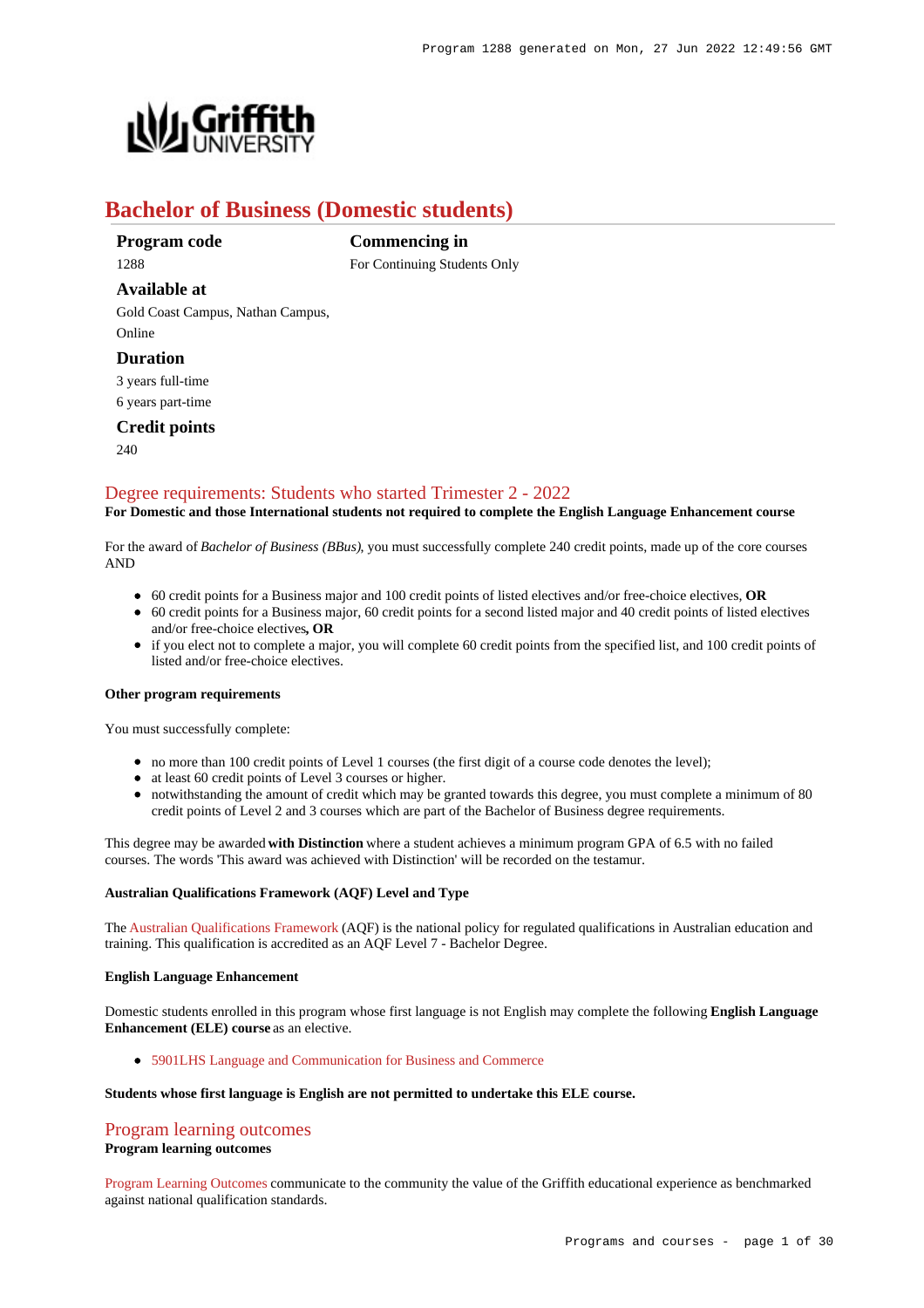[Program Learning Outcomes for this award](https://www.griffith.edu.au/__data/assets/pdf_file/0027/295506/BBusiness-PLO-L7.pdf) describe the knowledge, skills and the application of knowledge and skills you will acquire through studying the Griffith program of your choice.

# [Course list: Students starting Trimester 2 - 2022](https://www148.griffith.edu.au/programs-courses/Program/1288/Courses/Domestic#course-list-content)

#### **Course offering information in program structures is a guide only. Please check the actual offering information in the Course Catalogue.**

**Students must check the prerequisite and incompatible requirements before selecting any course within this program.**

Courses in this program may be available at multiple campuses and during a different trimester. Click on the course to find out more information on where and when the course is offered.

#### **English Language Enhancement course**

Students required to undertake the English Language Enhancement course must complete the following course in their first trimester of study in place of an elective:

| <b>Trimester</b> |         | Course code Requirement | Course title                                            |  |  |
|------------------|---------|-------------------------|---------------------------------------------------------|--|--|
| Tri 1.2 or 3     | 5901LHS | English<br>Enhancement  | Language and Communication for Business and<br>Commerce |  |  |

#### **Year 1**

You must complete 40 credit points from the following courses (and are advised to complete the Level 1 courses before commencing your major):

| <b>Trimester</b> | Course code | Requirement                              | Course title                                               | CР |
|------------------|-------------|------------------------------------------|------------------------------------------------------------|----|
| Tri $1,2$ or $3$ | 1101IBA     | <b>Listed Elective</b><br>2              | Management Concepts (not offered from 2021)                | 10 |
|                  |             |                                          | <b>OR</b>                                                  |    |
| Tri 1,3          | 1004GBS     | <b>Listed Elective</b><br>2              | The Purpose of Business                                    | 10 |
| Tri 1,3          | 1102AFE     | <b>Listed Elective</b><br>2              | Accounting for Decision Making (not offered from<br>2022)  | 10 |
|                  |             |                                          | <b>OR</b>                                                  |    |
| Tri 2,3          | 1006GBS     | <b>Listed Elective</b><br>2              | <b>Why Money Matters</b>                                   | 10 |
| Tri 1            | 1303AFE     | <b>Listed Elective</b><br>2              | Economics for Decision Making 1 (not offered from<br>2022) | 10 |
| Tri 1,2          | 1001EHR     | <b>Listed Elective</b><br>$\overline{2}$ | Work and Employability (not offered from 2021)             | 10 |
|                  |             |                                          | <b>OR</b>                                                  |    |
| Tri $1,3$        | 1007GBS     | <b>Listed Elective</b><br>2              | The Future of Work                                         | 10 |
| Tri 2,3          | 1009GBS     | <b>Listed Elective</b><br>2              | <b>Grand Challenges for Business</b>                       |    |

You must complete 20 credit points from the following:

| <b>Trimester</b> |         | Course code Requirement | Course title                                      | CР     |
|------------------|---------|-------------------------|---------------------------------------------------|--------|
| Tri $1,2$ or $3$ | 1003MKT | Listed Elective         | Introduction to Marketing (not offered from 2021) | $10-1$ |
| Tri 1.3          | 1305AFE | Listed Elective         | Business Data Analysis (not offered from 2021)    | 10     |
| Tri 1,3          | 1008GBS | Listed Elective         | <b>Business Decision-Making</b>                   | $10-1$ |
| Tri 2,3          | 1005GBS | Listed Elective         | Engaging Australia and the Asia-Pacific           | 10     |

You must complete the following: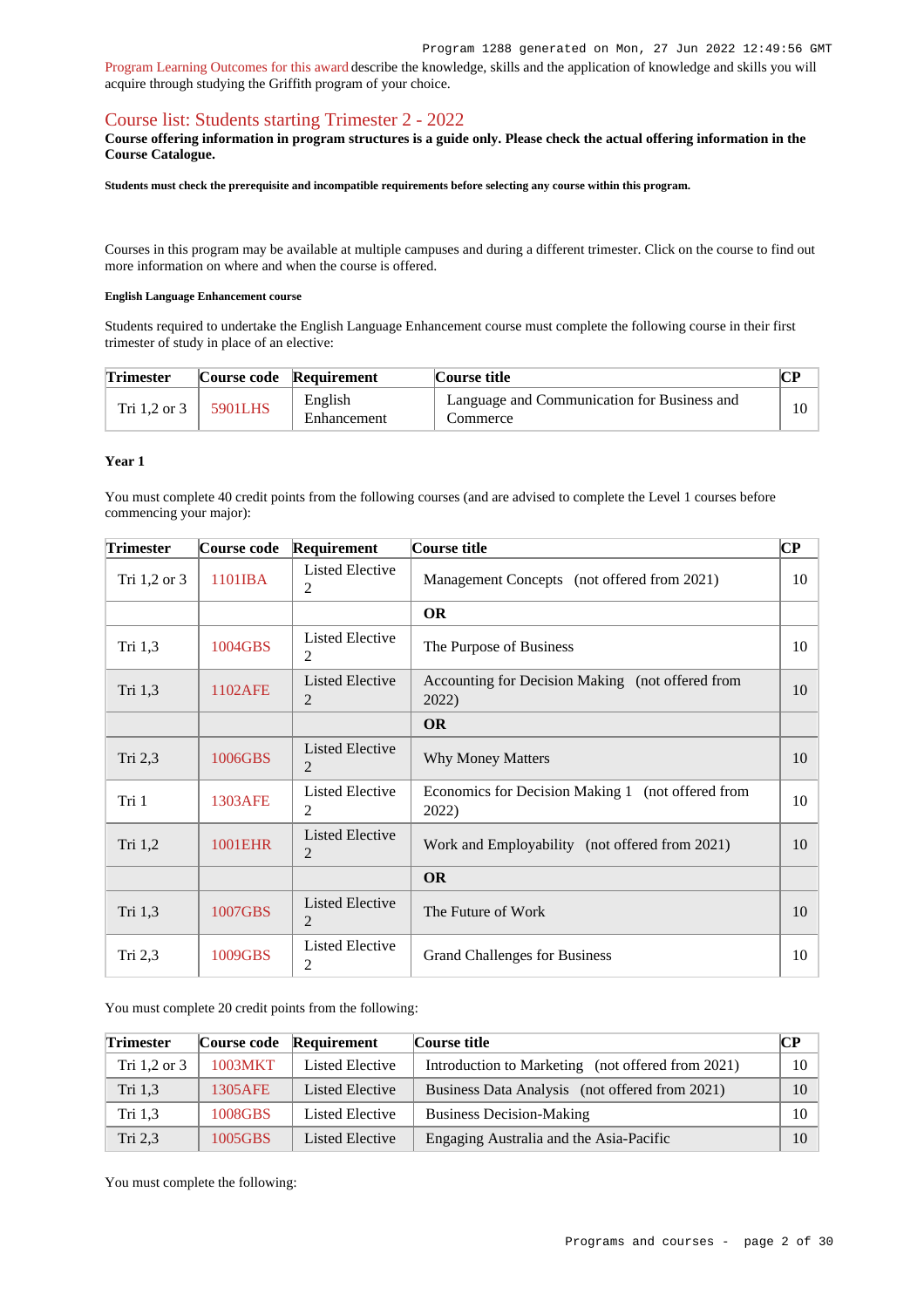| <b>Trimester</b> | Course code Requirement | Course title                                  |    |
|------------------|-------------------------|-----------------------------------------------|----|
| Tri 1.2 or 3     |                         | Listed electives and/or free-choice electives | 20 |

### **Years 2 and 3**

You must complete the following courses:

| <b>Trimester</b> | Course code | Requirement        | Course title                                                           | CР |
|------------------|-------------|--------------------|------------------------------------------------------------------------|----|
| Tri 1,3          | 2004GIR     | Core to<br>Program | The Government Business Nexus: Intervening, Lobbying<br>and Responding | 10 |
| Tri 1,2          | 2105AFE     | Core to<br>Program | Introduction to Business Law                                           |    |
| Tri $1,2$ or $3$ |             |                    | One Business major                                                     | 60 |
|                  |             |                    | <b>OR</b>                                                              |    |
| Tri $1,2$ or $3$ |             |                    | Business (for students electing to not complete a major)               | 60 |
| Tri 1.2 or 3     |             |                    | A second major and/or electives                                        | 80 |

#### **Business majors**

- Asian Business
- Behavioural Science
- Employment Relations
- Event Management
- Human Resource Management
- Innovation and Entrepreneurship
- International Business
- Logistics and Supply Chain Management
- Management
- Marketing
- Real Estate and Property Development
- Sport Management
- Sustainable Enterprise (Sustainable Business from 2020)
- Tourism Management

You may complete **a second major** from the Bachelor of Commerce or Bachelor of Government and International Relations. Students can undertake one major from the following list:

- Accounting
- Economics
- Finance
- Financial Planning
- Politics and Public Policy

Majors (19 available) **Business Majors**

## Asian Business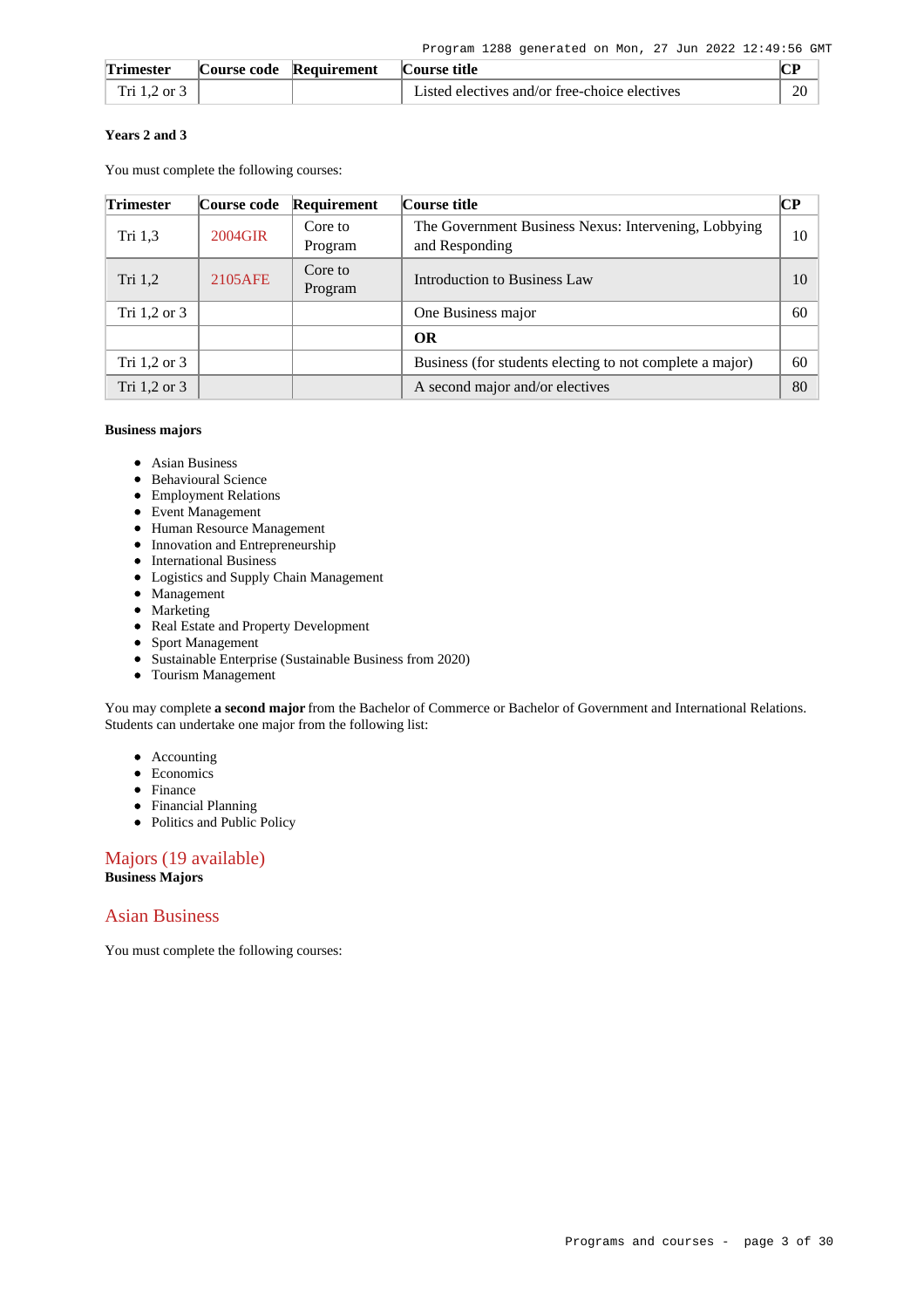| <b>Trimester</b> | Course code | Requirement   | Course title                                            |    |
|------------------|-------------|---------------|---------------------------------------------------------|----|
| Tri 1            | 2028IBA     | Core to Major | Disruption in the 4th IR in Asia                        | 10 |
| Tri 1            | 3017IBA     | Core to Major | Crime, Business and Politics in Asia (capstone course)  | 10 |
| Tri 1            | 3035IBA     | Core to Major | Asian Business Research Project (not offered from 2022) | 10 |
|                  |             |               | <b>OR</b>                                               |    |
| Tri 1            | 2046IBA     | Core to Major | Case Studies and Negotiations in Asian Business         | 10 |
| Tri 2            | 2011IBA     | Core to Major | <b>Export Management</b>                                | 10 |
| Tri 2            | 3012IBA     | Core to Major | Asian Business and Networking                           | 10 |
| Tri 3            | 3004IBA     | Core to Major | Intercultural Management (not offered from 2022)        | 10 |
|                  |             |               | <b>OR</b>                                               |    |
| Tri 2            | 2030IBA     | Core to Major | <b>Global Business</b>                                  | 10 |

# Behavioural Science

You must complete the following courses:

| <b>Trimester</b> | Course code | Requirement      | Course title                                                                       | <b>CP</b> |
|------------------|-------------|------------------|------------------------------------------------------------------------------------|-----------|
| Tri 1            | 2000PSY     | Core to<br>Major | Experimental Design and Analysis<br>(see Note 1)                                   | 10        |
| Tri 1,3          | 2004MKT     | Core to<br>Major | <b>Consumer Psychology</b>                                                         | 10        |
| Tri 2            | 2034MKT     | Core to<br>Major | Marketing Research and Intelligence                                                | 10        |
| Tri 2            | 3313AFE     | Core to<br>Major | <b>Behavioural Economics</b>                                                       | 10        |
| Tri 1            | 3018PSY     | Core to<br>Major | Behaviour Change Skills (see Note 1)                                               | 10        |
| Tri $1,2$        | 3007MKT     | Core to<br>Major | Marketing for Behaviour Change (capstone course) (Tri 1)<br>not offered from 2023) | 10        |

Note 1: Psychology students must complete 20 credit points of Level 2/Level 3 Griffith Business School electives in place of the overlapping (2000PSY and 3018PSY) courses.

## Employment Relations

You must complete the following courses:

| <b>Trimester</b> | Course code | Requirement   | Course title                                      | CР |
|------------------|-------------|---------------|---------------------------------------------------|----|
| Tri 2            | 2006EHR     | Core to Major | Health and Safety in the Workplace                | 10 |
| Tri 1            | 2001EHR     | Core to Major | <b>Management Employee Relations</b>              | 10 |
| Tri $2,3$        | 2013EHR     | Core to Major | Negotiation                                       | 10 |
| Tri 1            | 3015EHR     | Core to Major | <b>Employment Relations Law</b>                   | 10 |
| Tri 1            | 3019EHR     | Core to Major | The Realities and Potentials of Workplaces        | 10 |
| Tri 2            | 3006EHR     | Core to Major | Employment Strategies in Action (capstone course) | 10 |

## Event Management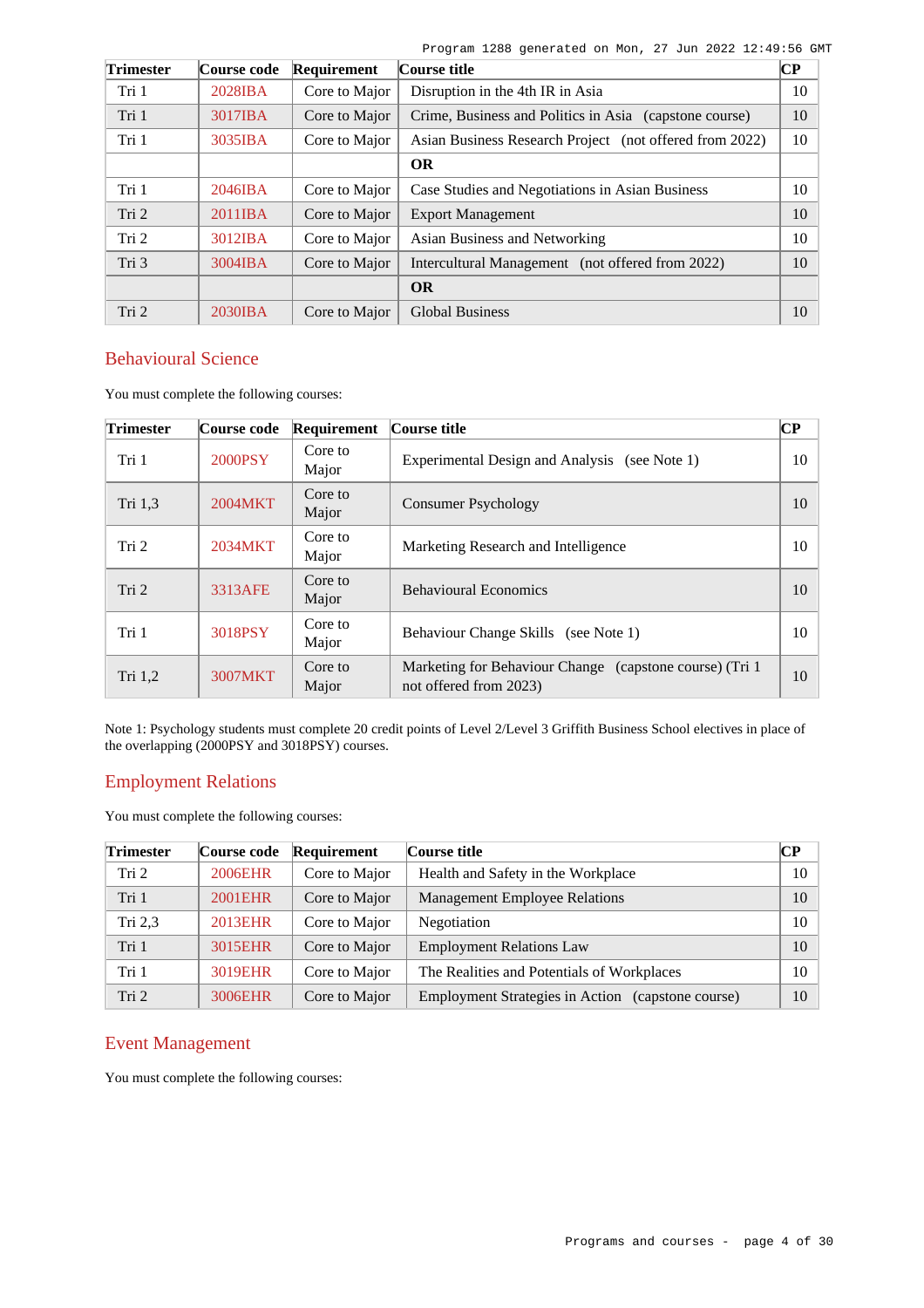|  | Program 1288 generated on Mon, 27 Jun 2022 12:49:56 GMT |  |  |  |  |
|--|---------------------------------------------------------|--|--|--|--|
|  |                                                         |  |  |  |  |

| <b>Trimester</b> | Course code | Requirement   | Course title                                 |    |  |  |  |
|------------------|-------------|---------------|----------------------------------------------|----|--|--|--|
| Tri 1            | 2219THS     | Core to Major | <b>Event Management Principles</b>           | 10 |  |  |  |
| Tri 1            | 2315THS     | Core to Major | Event Marketing and Sponsorship              | 10 |  |  |  |
| Tri <sub>2</sub> | 2209THS     | Core to Major | Managing Projects in Service Industries      | 10 |  |  |  |
| Tri 1            | 3117THS     | Core to Major | Facility and Venue Management                | 10 |  |  |  |
| Tri <sub>2</sub> | 3213THS     | Core to Major | Conference and Convention Management         | 10 |  |  |  |
| Tri 2            | 3204THS     | Core to Major | <b>Event Evaluation</b><br>(capstone course) | 10 |  |  |  |

# Human Resource Management

## **This major is offered at Nathan, Gold Coast and Online.**

You must complete the following courses:

| <b>Trimester</b> | Course code    | Requirement      | Course title                                                      | $\overline{\mathbf{C}\mathbf{P}}$ |
|------------------|----------------|------------------|-------------------------------------------------------------------|-----------------------------------|
| Tri $1,3$        | <b>2002EHR</b> | Core to<br>Major | Strategic Human Resource Management                               | 10                                |
| Tri 1,2          | <b>2005EHR</b> | Core to<br>Major | Organisational Behaviour and Wellbeing                            | 10                                |
| Tri 2            | <b>2009EHR</b> | Core to<br>Major | Recruitment and Selection (not offered from 2023)                 |                                   |
|                  |                |                  | <b>AND</b>                                                        |                                   |
| Tri $1,2$        | 3011EHR        | Core to<br>Major | Performance Management (not offered from 2023)                    | 10                                |
|                  |                |                  | <b>OR</b>                                                         |                                   |
| Tri 1            | <b>3009EHR</b> | Core to<br>Major | Global Human Resource Management                                  | 10                                |
|                  |                |                  | <b>AND</b>                                                        |                                   |
| Tri 1,2          | <b>3020EHR</b> | Core to<br>Major | Managing Staffing and Performance (offered from 2023)             | 10                                |
| Tri 2            | <b>3010EHR</b> | Core to<br>Major | Developing Talent                                                 | 10                                |
| Tri 2,3          | 3012EHR        | Core to<br>Major | Applied Human Resource Management and Change<br>(capstone course) |                                   |

# Innovation and Entrepreneurship

You must complete the following courses:

| <b>Trimester</b> | Course code | Requirement   | Course title                                |    |  |  |
|------------------|-------------|---------------|---------------------------------------------|----|--|--|
| Tri $2,3$        | $2034$ IBA  | Core to Major | <b>Griffith Innovation Challenge</b>        | 10 |  |  |
| Tri 1,2 or 3     | 2043IBA     | Core to Major | Innovation, Creativity and Entrepreneurship | 10 |  |  |
| Tri 1            | 2044IBA     | Core to Major | Social and Cultural Entrepreneurship        | 10 |  |  |
| Tri 2            | 3043IBA     | Core to Major | Digital Innovation                          | 10 |  |  |
| Tri 2            | 3046IBA     | Core to Major | <b>Family Business Management</b>           | 10 |  |  |
| Tri 1            | 3045IBA     | Core to Major | Building the New Venture (capstone course)  | 10 |  |  |

# International Business

Students must complete 50 credit points from the following courses, including a capstone course: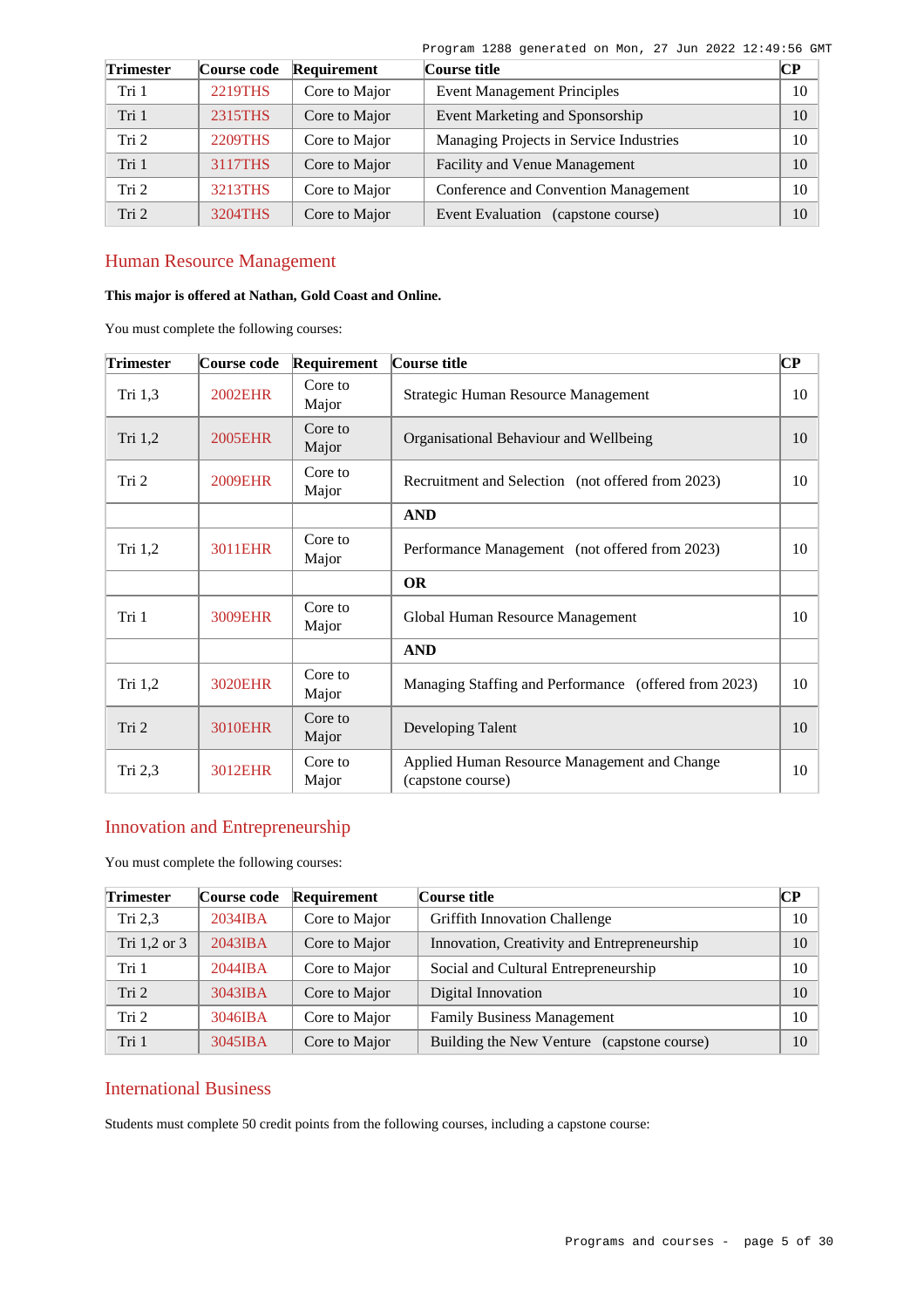| <b>Trimester</b> | Course code       | Requirement          | Course title                                                             |    |  |  |
|------------------|-------------------|----------------------|--------------------------------------------------------------------------|----|--|--|
| Tri 1            | 2002IBA           | Elective to<br>Major | Firm Behaviours and Business Strategy (not offered from<br>2023)         | 10 |  |  |
|                  |                   |                      | <b>OR</b>                                                                |    |  |  |
| Tri 1            | $3042$ <b>IBA</b> | Elective to<br>Major | Contemporary Challenges in International Business<br>(offered from 2023) | 10 |  |  |
| Tri 1            | $2005$ <b>IBA</b> | Elective to<br>Major | Comparative Management (not offered from 2022)                           | 10 |  |  |
|                  |                   |                      | <b>OR</b>                                                                |    |  |  |
| Tri 1            | $2129$ IBA        | Elective to<br>Major | <b>International Management</b>                                          | 10 |  |  |
| Tri 1            | $2028$ <b>IBA</b> | Elective to<br>Major | Disruption in the 4th IR in Asia                                         | 10 |  |  |
| Tri 2            | 3042MKT           | Elective to<br>Major | Marketing Globally (not offered from 2023)                               | 10 |  |  |
|                  |                   |                      | <b>OR</b>                                                                |    |  |  |
| Tri 2            | 2154IBA           | Elective to<br>Major | <b>International Business Logistics</b>                                  | 10 |  |  |
| Tri 2            | 2011IBA           | Elective to<br>Major | <b>Export Management</b>                                                 | 10 |  |  |
| Tri 2            | <b>3209AFE</b>    | Elective to<br>Major | International Finance (not offered from 2022)                            |    |  |  |

Students must complete the following:

| <b>Trimester</b> |         | Course code Requirement | Course title                                                                     | CР |
|------------------|---------|-------------------------|----------------------------------------------------------------------------------|----|
| Tri 1            | 3001IBA | Core to<br>Maior        | International Trade and Competition (capstone course) (not<br>offered from 2022) |    |
|                  |         |                         | OR                                                                               |    |
| Tri 1            | 3047IBA | Core to<br>Major        | Trade and Global Strategy (capstone course)                                      | 10 |

# Logistics and Supply Chain Management

You must complete the following courses, including the capstone course: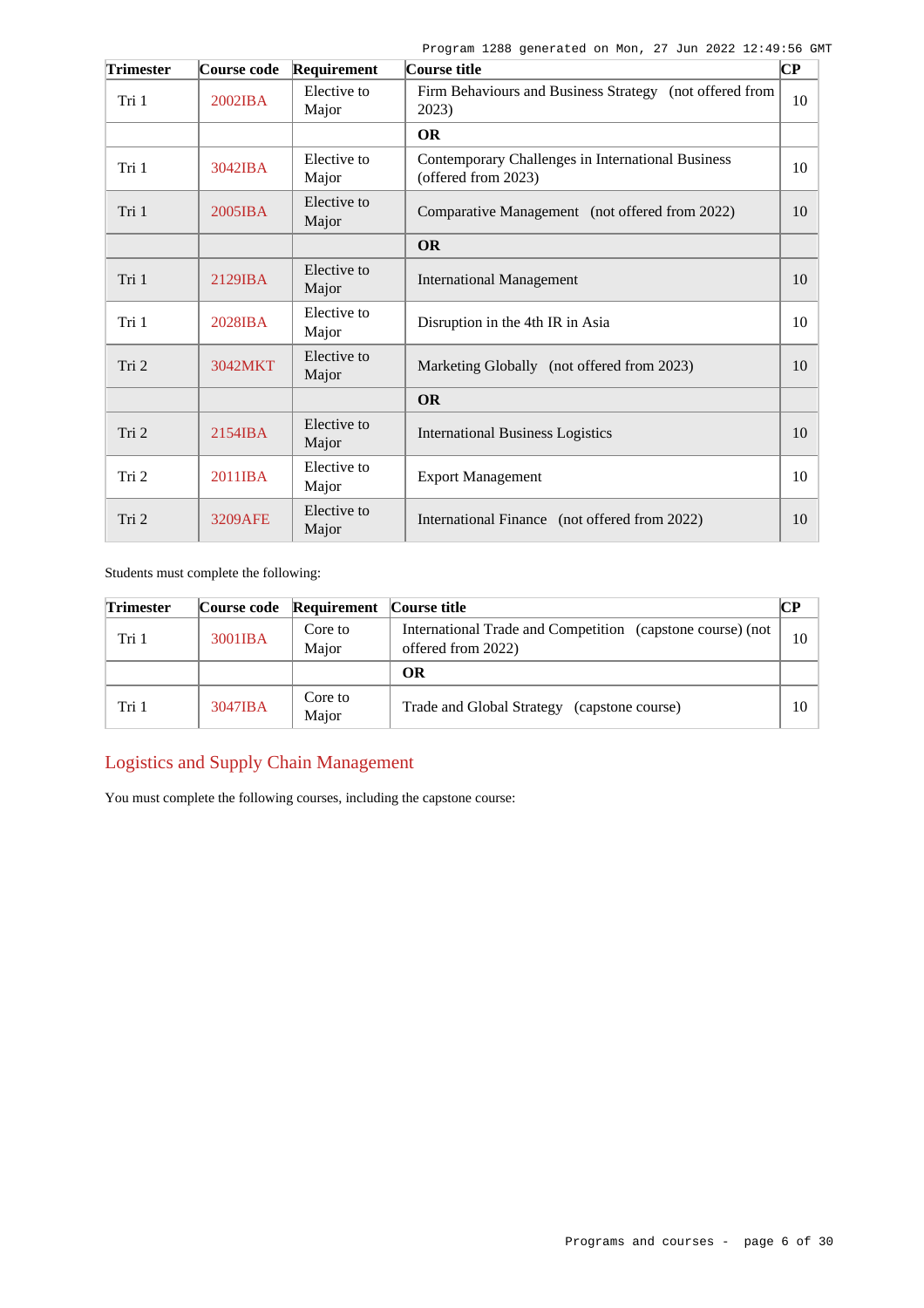| <b>Trimester</b> | Course code | Requirement      | Course title                                                                              |    |
|------------------|-------------|------------------|-------------------------------------------------------------------------------------------|----|
| Tri 1,3          | 2128IBA     | Core to<br>Major | The Management of Business Processes                                                      | 10 |
| Tri 1            | 2150IBA     | Core to<br>Major | Introduction to Supply Chain Management (not offered<br>from $2022$ )                     | 10 |
|                  |             |                  | <b>OR</b>                                                                                 |    |
| Tri 1,2 or 3     | 3002GBS     | Core to<br>Major | Industry Project (not offered in Tri 1-2022)                                              | 10 |
|                  |             |                  | <b>OR</b>                                                                                 |    |
| Tri 1,2 or 3     | 3001GBS     | Core to<br>Major | UG Business Internship I                                                                  | 10 |
| Tri 2            | 2154IBA     | Core to<br>Major | <b>International Business Logistics</b>                                                   |    |
| Tri 1            | 2155IBA     | Core to<br>Major | Procurement and Supply Management                                                         | 10 |
|                  |             |                  | <b>OR</b>                                                                                 |    |
| Tri 1            | 3145IBA     | Core to<br>Major | Purchasing and Supply Management (not offered from<br>2022)                               | 10 |
| Tri 2            | 3155IBA     | Core to<br>Major | <b>Operations Management</b>                                                              | 10 |
| Tri 2            | 3157IBA     | Core to<br>Major | Supply Chain Innovation and Optimisation (capstone<br>course) (offered from 2022)         |    |
|                  |             |                  | <b>OR</b>                                                                                 |    |
| Tri 2            | 3156IBA     | Core to<br>Major | Applied Business Optimisation and Modelling (capstone)<br>course) (not offered from 2022) | 10 |

# Management

### **This major is offered at Nathan, Gold Coast and Online.**

You must complete the following courses (and are advised to complete the Level 1 courses before commencing your major):

| <b>Trimester</b> |         | Course code Requirement | Course title                                |    |  |
|------------------|---------|-------------------------|---------------------------------------------|----|--|
| Tri 1.2 or 3     | 1101IBA | Recommended Prereq      | Management Concepts (not offered from 2021) | 10 |  |
|                  |         |                         | ОR                                          |    |  |
| Tri 1.3          | 1004GBS | Recommended Prereq      | The Purpose of Business                     | 10 |  |

You must complete 60 credit points from the following courses, including one of the capstones: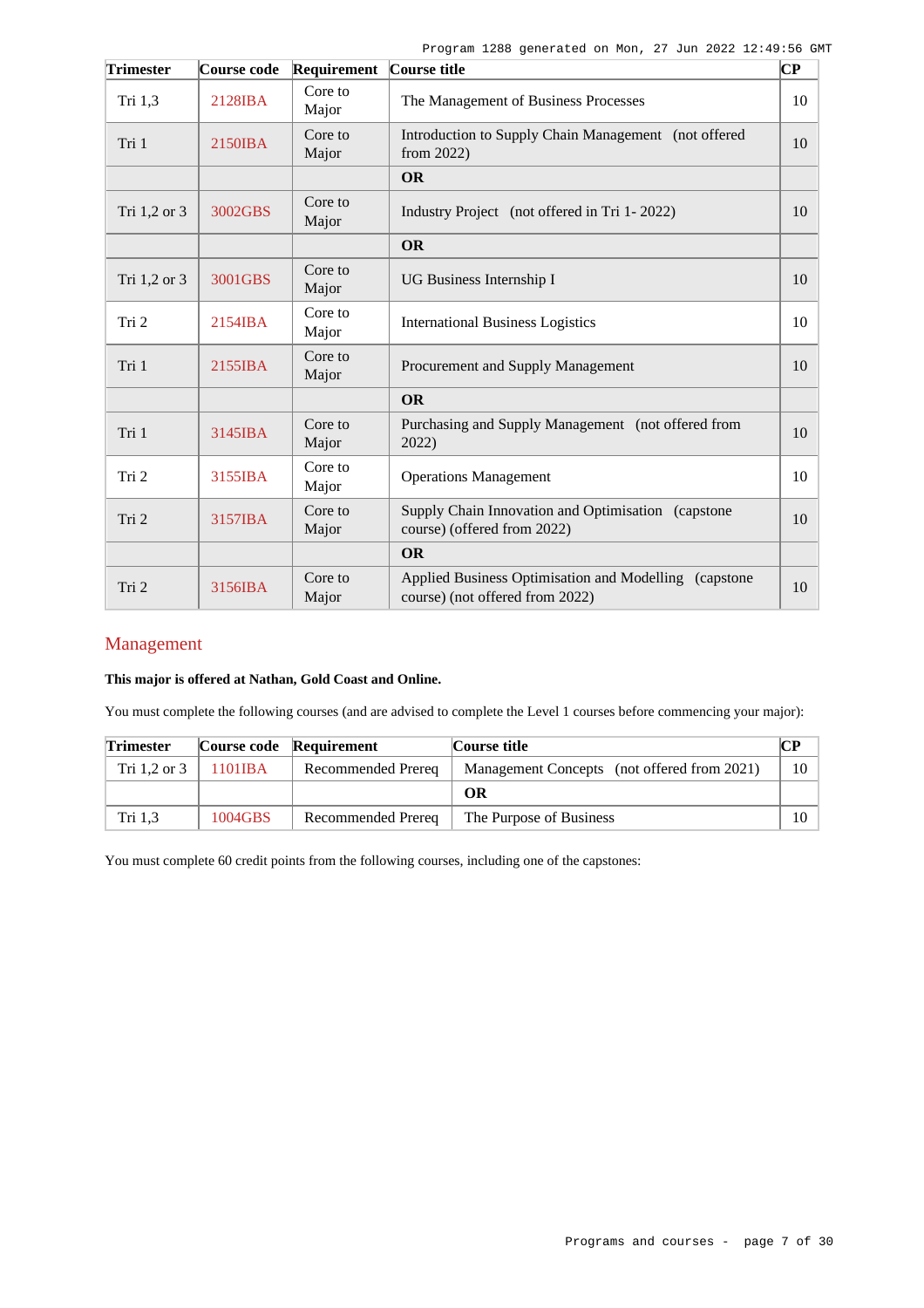| <b>Trimester</b> | Course code       | Requirement          | Course title                                                                          |    |
|------------------|-------------------|----------------------|---------------------------------------------------------------------------------------|----|
| Tri $1,3$        | 2128IBA           | Elective to<br>Major | The Management of Business Processes                                                  | 10 |
| Tri 1,2          | 2005EHR           | Elective to<br>Major | Organisational Behaviour and Wellbeing                                                |    |
| Tri 1            | 3144IBA           | Elective to<br>Major | Quality Management (not offered from 2022)                                            |    |
| Tri 1            | 3051IBA           | Elective to<br>Major | Decision Making for Innovation                                                        | 10 |
| Tri 2,3          | 3006IBA           | Elective to<br>Major | <b>Creating Ethical and Sustainable Business</b>                                      | 10 |
| Tri <sub>2</sub> | $3112$ <b>IBA</b> | Elective to<br>Major | Management Strategy and Decision Making (capstone)<br>course) (not offered from 2022) | 10 |
|                  |                   |                      | <b>OR</b>                                                                             |    |
| Tri 2            | 3050IBA           | Elective to<br>Major | Managing Strategic Change (capstone course) (offered<br>from $2022$ )                 | 10 |
| Tri 1            | 3114IBA           | Elective to<br>Major | Management Problem Solving (capstone course) (not<br>offered from 2022)               | 10 |
| Tri 1            | 3045IBA           | Elective to<br>Major | Building the New Venture (capstone course)                                            |    |

# Marketing

You must complete 50 credit points from the following courses:

| <b>Trimester</b> | Course code | Requirement          | $\overline{\mathbf{CP}}$<br>Course title                        |    |  |  |
|------------------|-------------|----------------------|-----------------------------------------------------------------|----|--|--|
| Tri $1,3$        | 2004MKT     | Elective to<br>Major | <b>Consumer Psychology</b>                                      |    |  |  |
| Tri 2            | 2034MKT     | Elective to<br>Major | Marketing Research and Intelligence                             |    |  |  |
| Tri 1            | 2029MKT     | Elective to<br>Major | Advertising and Integrated Marketing Communications             | 10 |  |  |
| Tri 2            | 3006MKT     | Elective to<br>Major | Service Experience                                              |    |  |  |
| Tri $1,2$        | 3007MKT     | Elective to<br>Major | Marketing for Behaviour Change (Tri 1 not offered from<br>2023) | 10 |  |  |
| Tri 1            | 3038MKT     | Elective to<br>Major | Sales and Negotiation                                           | 10 |  |  |
| Tri 2            | 3040MKT     | Elective to<br>Major | Digital and Social Media Marketing                              | 10 |  |  |

You must complete the following capstone course:

| <b>Trimester</b> | Course code Requirement | Course title                     |    |
|------------------|-------------------------|----------------------------------|----|
| Tri 2            | 3028MKT   Core to Major | Marketing Strategy and Analytics | 10 |

# Real Estate and Property Development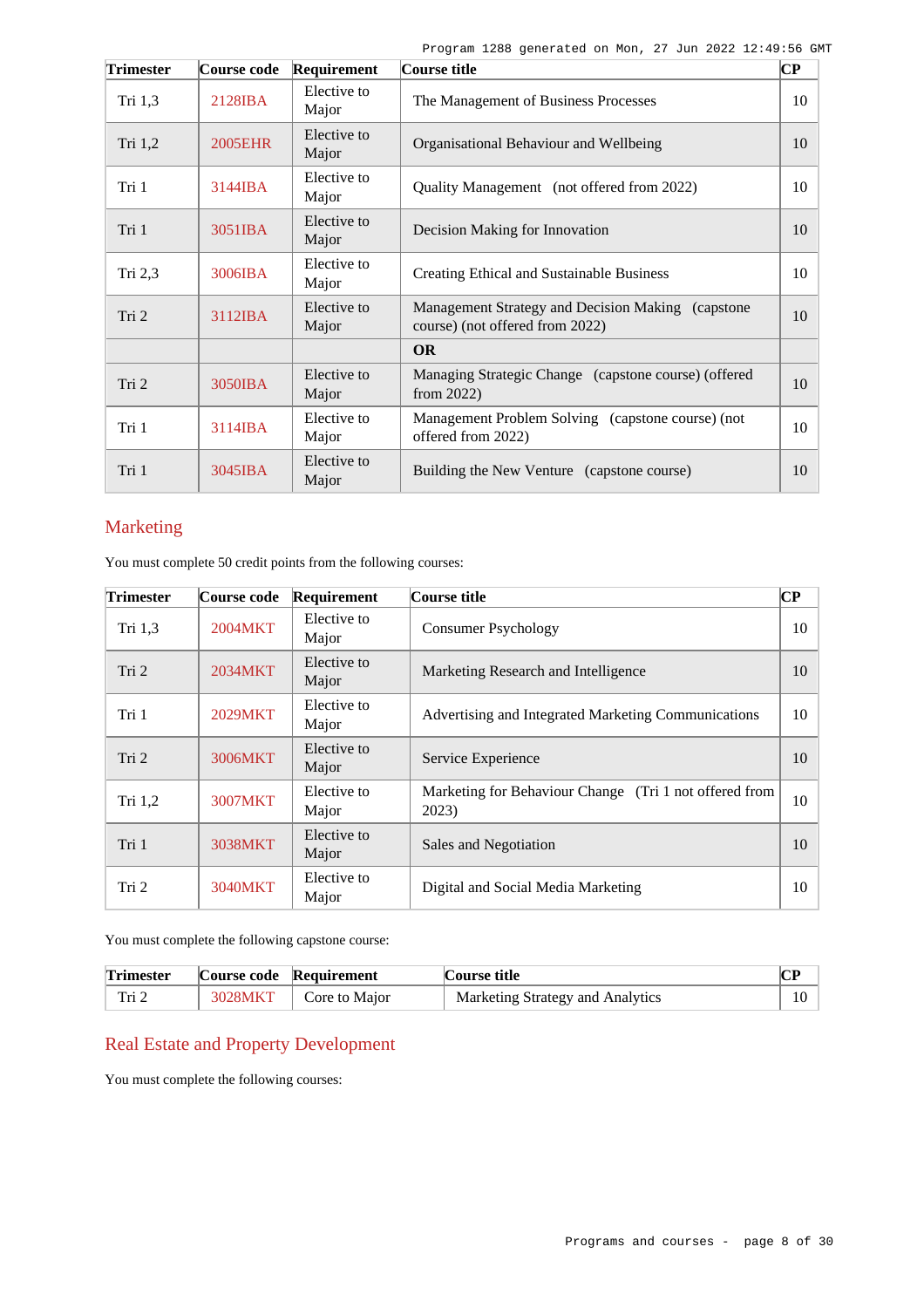| Program 1288 generated on Mon, 27 Jun 2022 12:49:56 GMT |  |  |  |  |
|---------------------------------------------------------|--|--|--|--|
|                                                         |  |  |  |  |

| <b>Trimester</b> | Course code    | Requirement   | Course title                                    | $\bf CP$ |
|------------------|----------------|---------------|-------------------------------------------------|----------|
| Tri 1            | <b>2009THS</b> | Core to Major | Real Estate and Property Development Principles | 10       |
| Tri 2            | 2209THS        | Core to Major | Managing Projects in Service Industries         | 10       |
| Tri <sub>2</sub> | 2211AFE        | Core to Major | <b>Real Estate Finance</b>                      | 10       |
| Tri 1            | 3220THS        | Core to Major | Real Estate and Property Development Law        | 10       |
| Tri 1            | 3216THS        | Core to Major | <b>Strata Communities and Management</b>        | 10       |
| Tri <sub>2</sub> | <b>3219THS</b> | Core to Major | Property Development Process (capstone course)  | 10       |

Note: You can complete the Real Estate License externally through a variety of independent accredited providers including the Queensland real estate industry peak body - Real Estate Institute of Qld (REIQ) - and apply for credit towards an elective through the University Credit process.

## Sport Management

You must complete the following courses:

| Trimester        | Course code | Requirement   | Course title                                          | CР |
|------------------|-------------|---------------|-------------------------------------------------------|----|
| Tri 1            | 2309THS     | Core to Major | <b>Sport Management Principles</b>                    | 10 |
| Tri 1            | 2018THS     | Core to Major | Sport Event and Facility Planning                     | 10 |
| Tri <sub>2</sub> | 2312THS     | Core to Major | Sport Digitisation and Communication                  | 10 |
| Tri 1            | 3110THS     | Core to Major | Contemporary Issues in Sport Business                 | 10 |
| Tri <sub>2</sub> | 3323THS     | Core to Major | <b>Sport Marketing</b>                                | 10 |
| Tri <sub>2</sub> | 3333THS     | Core to Major | <b>Sport Development Systems</b><br>(capstone course) | 10 |

# Sustainable Business

You must complete 50 credit points from the following courses:

| <b>Trimester</b> | Course code | Requirement          | Course title                                                             | CР |
|------------------|-------------|----------------------|--------------------------------------------------------------------------|----|
| Tri 1            | 2101GIR     | Elective to<br>Major | The Politics of Sustainability                                           | 10 |
| Tri 1            | 3055MKT     | Elective to<br>Major | <b>Green Marketing</b>                                                   |    |
| Tri 2            | 2002MKT     | Elective to<br>Major | Corporate Communications and Public Relations (not<br>offered from 2020) | 10 |
|                  |             |                      | <b>OR</b>                                                                |    |
| Tri 2            | 3306ENV     | Elective to<br>Major | <b>Environmental Management</b>                                          | 10 |
| Tri 2            | 2313AFE     | Elective to<br>Major | <b>Environmental and Energy Economics</b>                                |    |
| Tri 2            | 3038IBA     | Elective to<br>Major | The Business of Changing the World                                       | 10 |
| Tri 1,2          | $2045$ IBA  | Elective to<br>Major | Leading and Managing Organisations                                       | 10 |
| Tri $1,2$ or $3$ | 3002LFC     | Elective to<br>Major | Community Internship and Partnerships for SDGs                           |    |

You must complete the following capstone course:

| <b>Trimester</b> |         | Course code Requirement | Course title                                                    |  |  |
|------------------|---------|-------------------------|-----------------------------------------------------------------|--|--|
| Tri $2,3$        | 3006IBA | Core to<br>Maior        | Creating Ethical and Sustainable Business (capstone)<br>course) |  |  |

# Tourism Management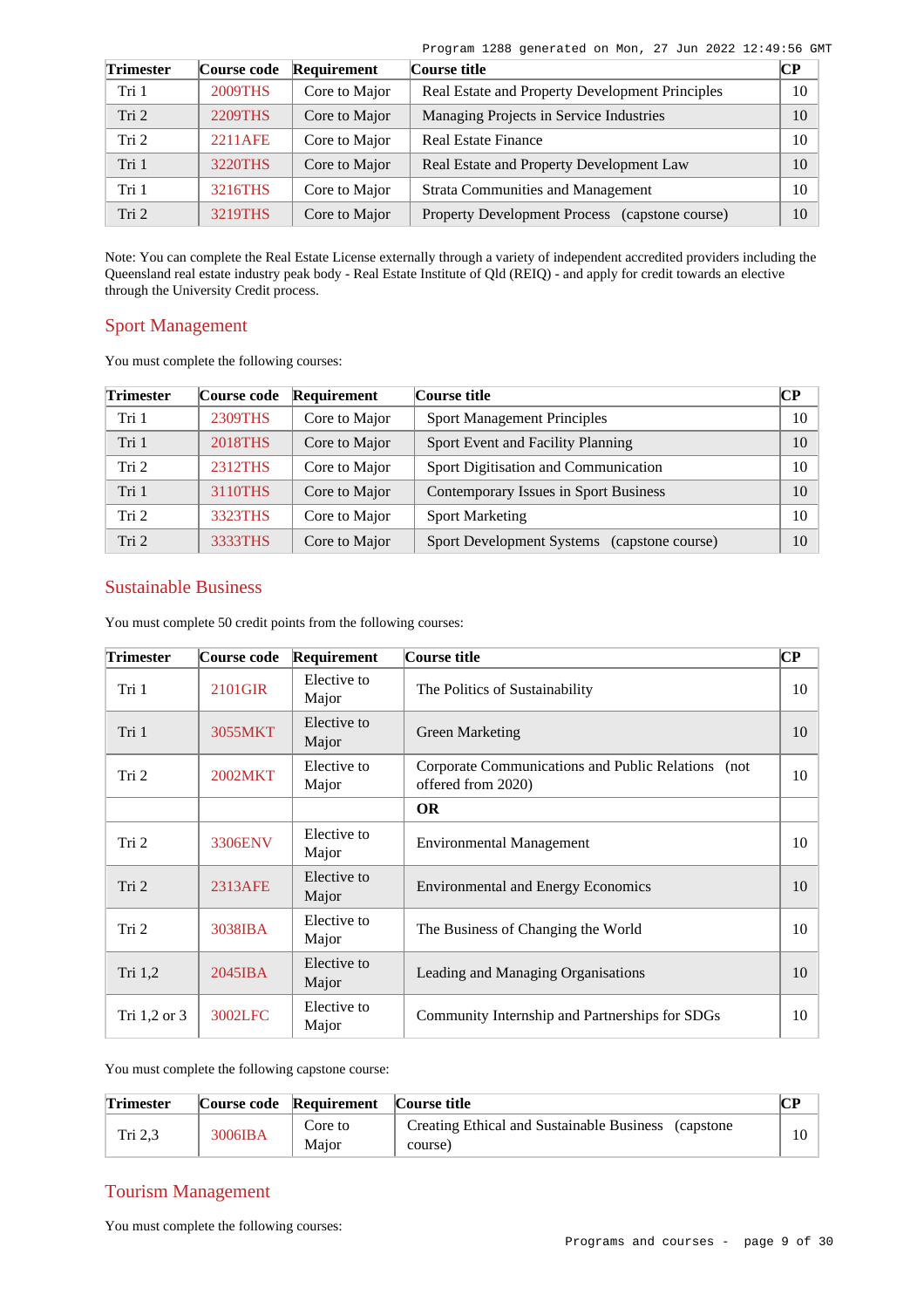| <b>Trimester</b> | Course code    | Requirement      | Course title                                                                   | $\overline{\mathbf{C}\mathbf{P}}$ |
|------------------|----------------|------------------|--------------------------------------------------------------------------------|-----------------------------------|
| Tri 1            | 2204THS        | Core to<br>Major | Sustainable Tourism Principles                                                 | 10                                |
| Tri 2            | 2233THS        | Core to<br>Major | <b>Tourism Impact Assessment</b>                                               | 10                                |
| Tri 1            | <b>3200THS</b> | Core to<br>Major | <b>Destination Marketing</b>                                                   | 10                                |
| Tri 1            | 3120THS        | Core to<br>Major | Tourism and Culture                                                            | 10                                |
| Tri 2            | <b>3018THS</b> | Core to<br>Major | <b>Destination Management</b>                                                  | 10                                |
| Tri 2            | 3307THS        | Core to<br>Major | Tourism Small Business Management (capstone course)<br>(not offered from 2020) | 10                                |
|                  |                |                  | <b>OR</b>                                                                      |                                   |
| Tri 2            | 3009THS        | Core to<br>Major | Tourism Futures (capstone course)                                              | 10                                |
|                  |                |                  | <b>OR</b>                                                                      |                                   |
| Tri 2,3          | $2034$ IBA     | Core to<br>Major | Griffith Innovation Challenge (capstone course)                                | 10                                |

### **Commerce and Government Majors**

# Accounting

Note: This major does not meet the professional accreditation requirements with CPA Australia and the Chartered Accountants Australia and New Zealand. Students wishing to gain professional accreditation in this program should contact the Bachelor of Commerce Program Director.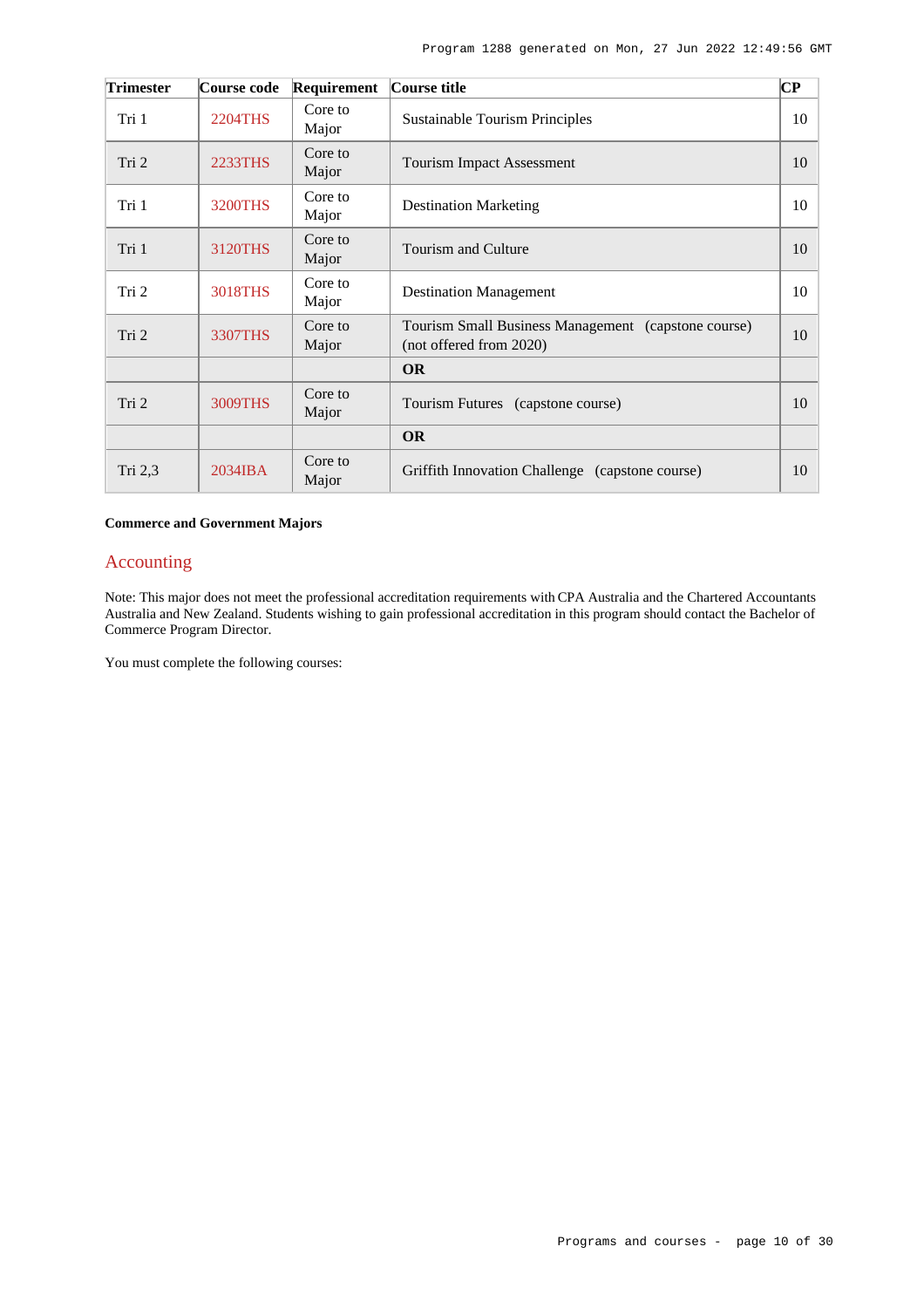| <b>Trimester</b> | Course code    | Requirement          | Course title                                                                         | $\bf CP$ |
|------------------|----------------|----------------------|--------------------------------------------------------------------------------------|----------|
| Tri 1,2          | <b>2108AFE</b> | Core to Major        | Financial Accounting (not offered from 2022)                                         | 10       |
|                  |                |                      | <b>OR</b>                                                                            |          |
| Tri 1,2          | 2118AFE        | Core to Major        | Principles of Accounting and Analytics                                               | 10       |
| Tri 1,3          | 2104AFE        | Core to Major        | Management Accounting (not offered from 2022)                                        | 10       |
|                  |                |                      | <b>AND</b>                                                                           |          |
| Tri 1,2          | 3104AFE        | Core to Major        | Strategic Management Accounting (not offered from<br>2023)                           | 10       |
|                  |                |                      | <b>OR</b>                                                                            |          |
| Tri 1,3          | 2114AFE        | Core to Major        | Management Accounting and Strategy                                                   | 10       |
|                  |                |                      | <b>AND</b>                                                                           |          |
| Tri 1,2          | 3114AFE        | Core to Major        | <b>Integrated Financial Reporting</b>                                                | 10       |
| Tri $1,2$        | 2107AFE        | Core to Major        | Accounting Information Systems (formerly 1103AFE)<br>(not offered from 2023)         | 10       |
| Tri 1,2          | 2103AFE        | Core to Major        | Company Accounting (not offered from 2022)                                           | 10       |
|                  |                |                      | <b>AND</b>                                                                           |          |
| Tri 1            | 3101AFE        | Core to Major        | Accounting Theory and Practice (capstone course) (not<br>offered from 2023)          | 10       |
|                  |                |                      | <b>OR</b>                                                                            |          |
| Tri 1,2,3        | 3115AFE        | Core to Major        | Accounting Theory and Company Accounting (capstone<br>course) (offered from T2 2022) | 10       |
|                  |                |                      | <b>AND</b>                                                                           |          |
| Tri 1,2,3        |                | Elective to<br>Major | Level 2 or 3 Listed elective or Free-choice elective                                 | 10       |

# **Economics**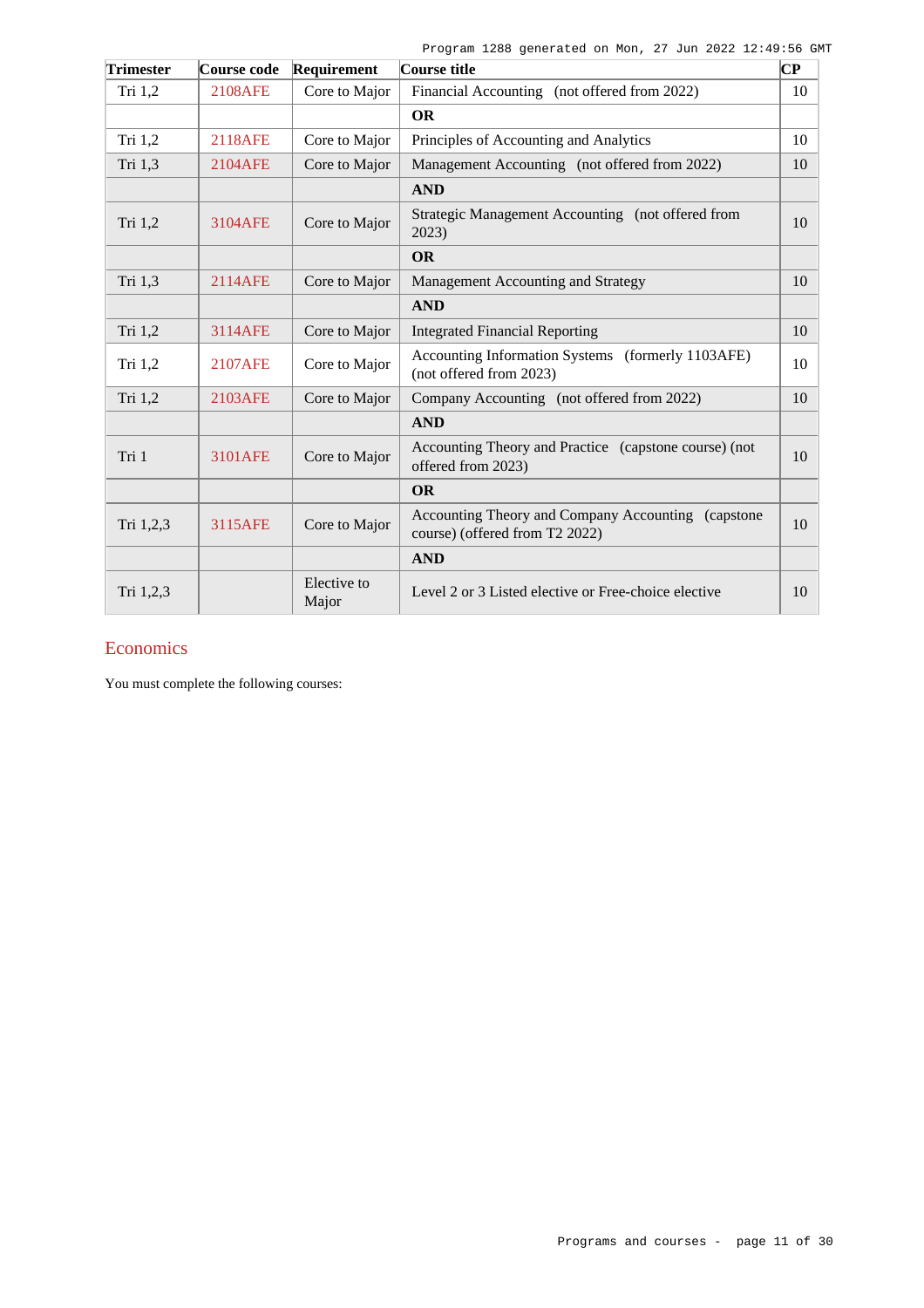| <b>Trimester</b> | Course code    | Requirement      | Course title                                                          | СP |
|------------------|----------------|------------------|-----------------------------------------------------------------------|----|
| Tri 1            | 2303AFE        | Core to<br>Major | Economics for Decision Making 2 (not offered from 2022)               | 10 |
|                  |                |                  | <b>OR</b>                                                             |    |
| Tri $1,3$        | 2314AFE        | Core to<br>Major | Microeconomic Analysis                                                | 10 |
| Tri 1            | <b>3310AFE</b> | Core to<br>Major | Open Economy Macroeconomics                                           | 10 |
|                  |                |                  | <b>OR</b>                                                             |    |
| Tri 1            | <b>2304AFE</b> | Core to<br>Major | Intermediate Macroeconomics (not offered from 2022)                   | 10 |
| Tri 2            | 3314AFE        | Core to<br>Major | Micro Foundations of Markets and Behaviour                            | 10 |
|                  |                |                  | <b>OR</b>                                                             |    |
| Tri 1            | 2305AFE        | Core to<br>Major | Intermediate Microeconomics (not offered from 2022)                   | 10 |
| Tri 1,2          | <b>3311AFE</b> | Core to<br>Major | <b>Cost Benefit Analysis Applications</b>                             | 10 |
| Tri 1            | 3305AFE        | Core to<br>Major | Applied Econometrics (not offered from 2022)                          | 10 |
|                  |                |                  | <b>OR</b>                                                             |    |
| Tri 1,2          | 2315AFE        | Core to<br>Major | <b>Econometric Analysis</b>                                           | 10 |
| Tri 2            | 3312AFE        | Core to<br>Major | Economic Policy Analysis (capstone course) (not offered<br>from 2023) | 10 |
|                  |                |                  | <b>OR</b>                                                             |    |
| Tri 2            | 3315AFE        | Core to<br>Major | Empirical Economic Analysis (capstone course)                         | 10 |

# Finance

You must complete the following foundation course:

| <b>Trimester</b> |         | Course code Requirement | Course title                                          | CР |
|------------------|---------|-------------------------|-------------------------------------------------------|----|
| Tri $1,2$ or $3$ | 1203AFE | Recommended<br>Prereg   | Money, Banking and Finance (not offered from<br>2021) | 10 |
|                  |         |                         | ОR                                                    |    |
| Tri 2,3          | 1006GBS | Recommended<br>Prereg   | Why Money Matters                                     | 10 |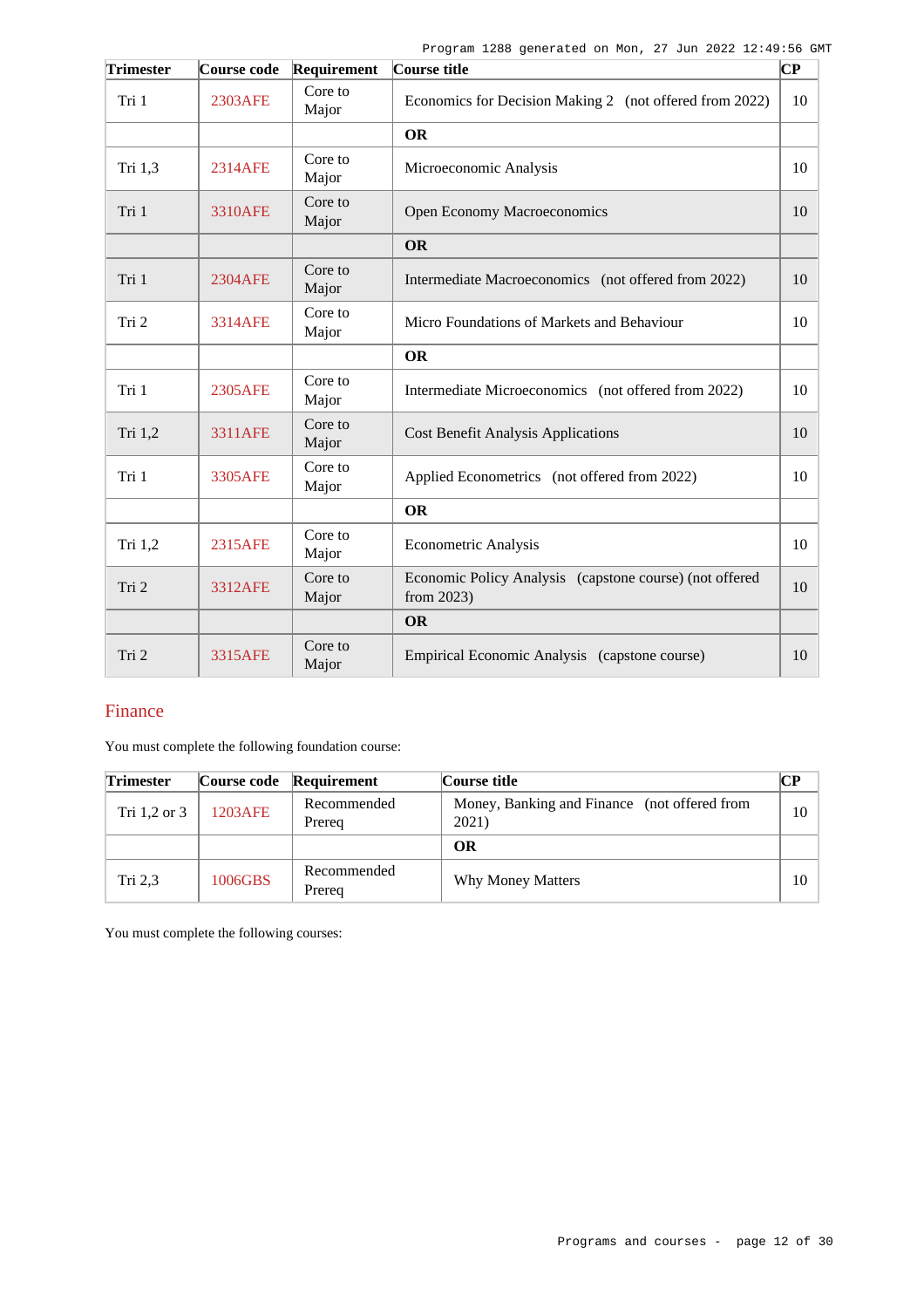| <b>Trimester</b> | Course code    | Requirement      | Course title                                                            | $\bf CP$ |
|------------------|----------------|------------------|-------------------------------------------------------------------------|----------|
| Tri 1,3          | <b>2204AFE</b> | Core to<br>Major | <b>Financial Institutions Management</b>                                | 10       |
| Tri 1,2          | <b>2201AFE</b> | Core to<br>Major | Corporate Finance                                                       | 10       |
| Tri 1,2          | 2206AFE        | Core to<br>Major | <b>Investment Analysis and Management</b>                               | 10       |
| Tri 2            | <b>2214AFE</b> | Core to<br>Major | Derivatives Securities (not offered from 2021)                          | 10       |
|                  |                |                  | <b>OR</b>                                                               |          |
| Tri 1,2          | <b>3224AFE</b> | Core to<br>Major | <b>Derivatives Securities</b>                                           | 10       |
| Tri 1,2          | 3208AFE        | Core to<br>Major | Portfolio Management                                                    | 10       |
| Tri 1,2          | 3233AFE        | Core to<br>Major | Global Investment and Markets (capstone course)                         | 10       |
|                  |                |                  | <b>OR</b>                                                               |          |
| Tri 1,2          | 3210AFE        | Core to<br>Major | Advanced Corporate Finance (capstone course) (not<br>offered from 2022) | 10       |
|                  |                |                  | <b>OR</b>                                                               |          |
| Tri 1,2          | <b>3217AFE</b> | Core to<br>Major | Student Managed Investment Fund (capstone course)                       | 10       |

# Financial Planning

Note: This major does not meet the professional accreditation requirements with the Financial Planning Education Council. Students wishing to gain professional accreditation in this program should contact the Bachelor of Commerce Program Director.

You must complete the following foundation course:

| <b>Trimester</b> |         | Course code Requirement | Course title                                 |         |
|------------------|---------|-------------------------|----------------------------------------------|---------|
| Tri 1.2          | 1202AFE | <b>Mandatory Prereq</b> | Financial Planning 1 (not offered from 2021) | 10      |
|                  |         |                         | OR                                           |         |
| Tri 1.2          | 2200AFE | <b>Mandatory Prereg</b> | Financial Planning 1                         | $10-10$ |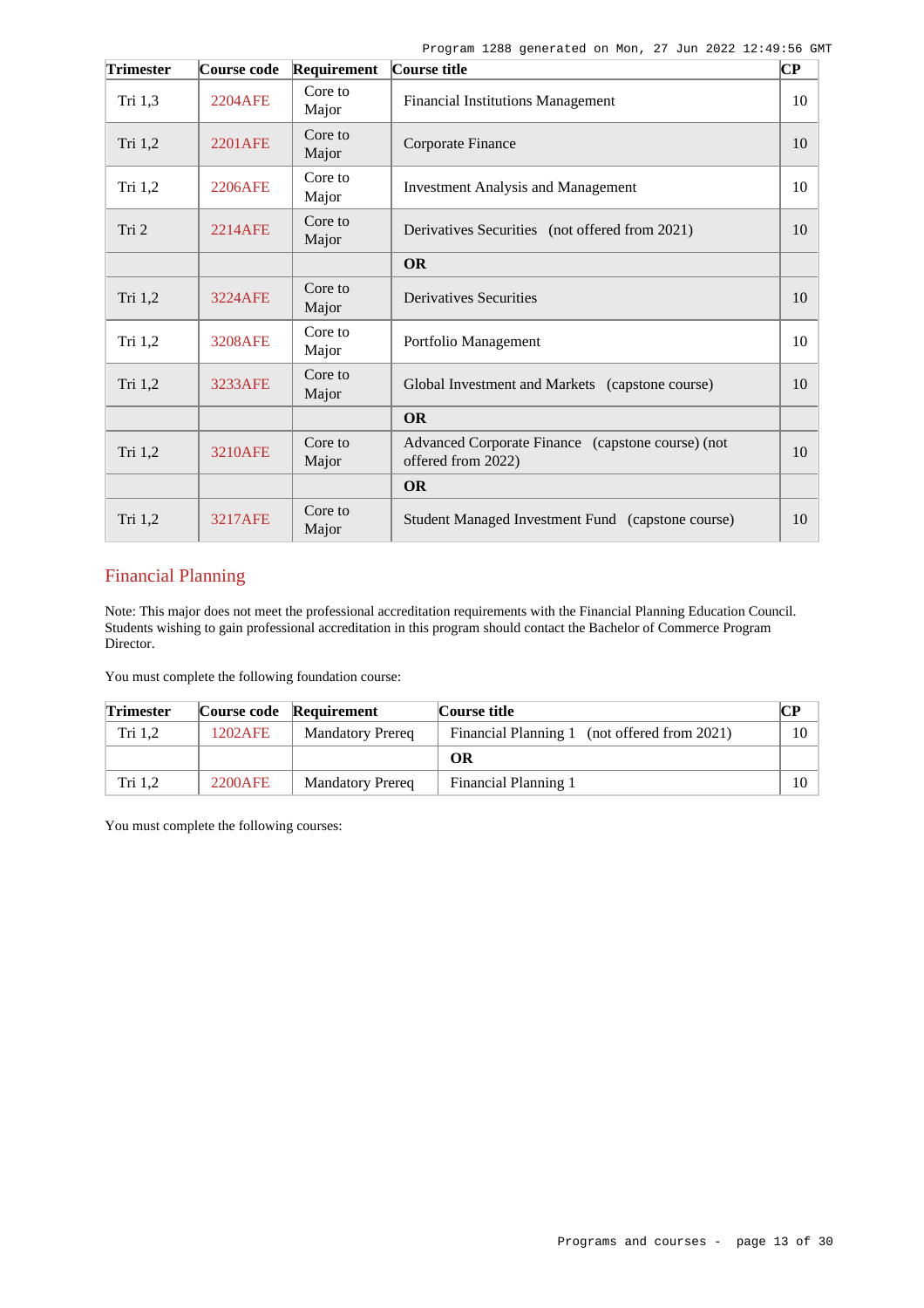| <b>Trimester</b> | Course code    | Requirement      | Course title                                                           | $ {\bf CP} $ |
|------------------|----------------|------------------|------------------------------------------------------------------------|--------------|
| Tri 1,2          | 2213AFE        | Core to<br>Major | <b>Financial Planning 2</b>                                            | 10           |
| Tri 2            | 2202AFE        | Core to<br>Major | Risk Management and Insurance                                          | 10           |
| Tri 1,3          | 3106AFE        | Core to<br>Major | Revenue Law: Theory and Policy in Action (not offered<br>from $2022$ ) | 10           |
|                  |                |                  | <b>AND</b>                                                             |              |
| Tri 1,2          | 3108AFE        | Core to<br>Major | Taxation Planning (not offered from 2022)                              | 10           |
|                  |                |                  | <b>OR</b>                                                              |              |
| Tri 2,3          | <b>2150AFE</b> | Core to<br>Major | <b>Taxation Law</b>                                                    | 10           |
|                  |                |                  | <b>AND</b>                                                             |              |
| Tri 1            | <b>3150AFE</b> | Core to<br>Major | <b>Taxation Planning for Advisors</b>                                  | 10           |
| Tri 2            | 3202AFE        | Core to<br>Major | Financial Planning, Construction and Review (capstone<br>course)       | 10           |
| Tri 3            | <b>3204AFE</b> | Core to<br>Major | Retirement and Estate Planning (not offered from 2020)                 | 10           |
|                  |                |                  | <b>OR</b>                                                              |              |
| Tri 3            | <b>2207AFE</b> | Core to<br>Major | Superannuation and Retirement                                          | 10           |

# Politics and Public Policy

You must complete the following foundation course:

| <b>Trimester</b> | Course code Requirement | Course title           |  |
|------------------|-------------------------|------------------------|--|
| Tri              | Recommended Prereg      | The Mechanics of Power |  |

You must complete the following courses:

| <b>Trimester</b> | Course code | Requirement      | Course title                                                     | <b>CP</b> |
|------------------|-------------|------------------|------------------------------------------------------------------|-----------|
| Tri 1            | 2013GIR     | Core to<br>Major | Political Leadership                                             | 10        |
| Tri 2            | 3102GIR     | Core to<br>Major | Great Political Debates (not offered in 2022)                    | 10        |
|                  |             |                  | <b>OR</b>                                                        |           |
| Tri 1            | 2002GIR     | Core to<br>Major | <b>Australian Politics and Government</b>                        | 10        |
| Tri 1            | 3019GIR     | Core to<br>Major | Parties, Campaigns and Elections (offered in Tri 2 from<br>2023) | 10        |
|                  |             |                  | <b>OR</b>                                                        |           |
| Tri 2            | 2006GIR     | Core to<br>Major | Politics, Spin and the Media (2022 offered online only)          | 10        |

You must complete 30 credit points from the following courses: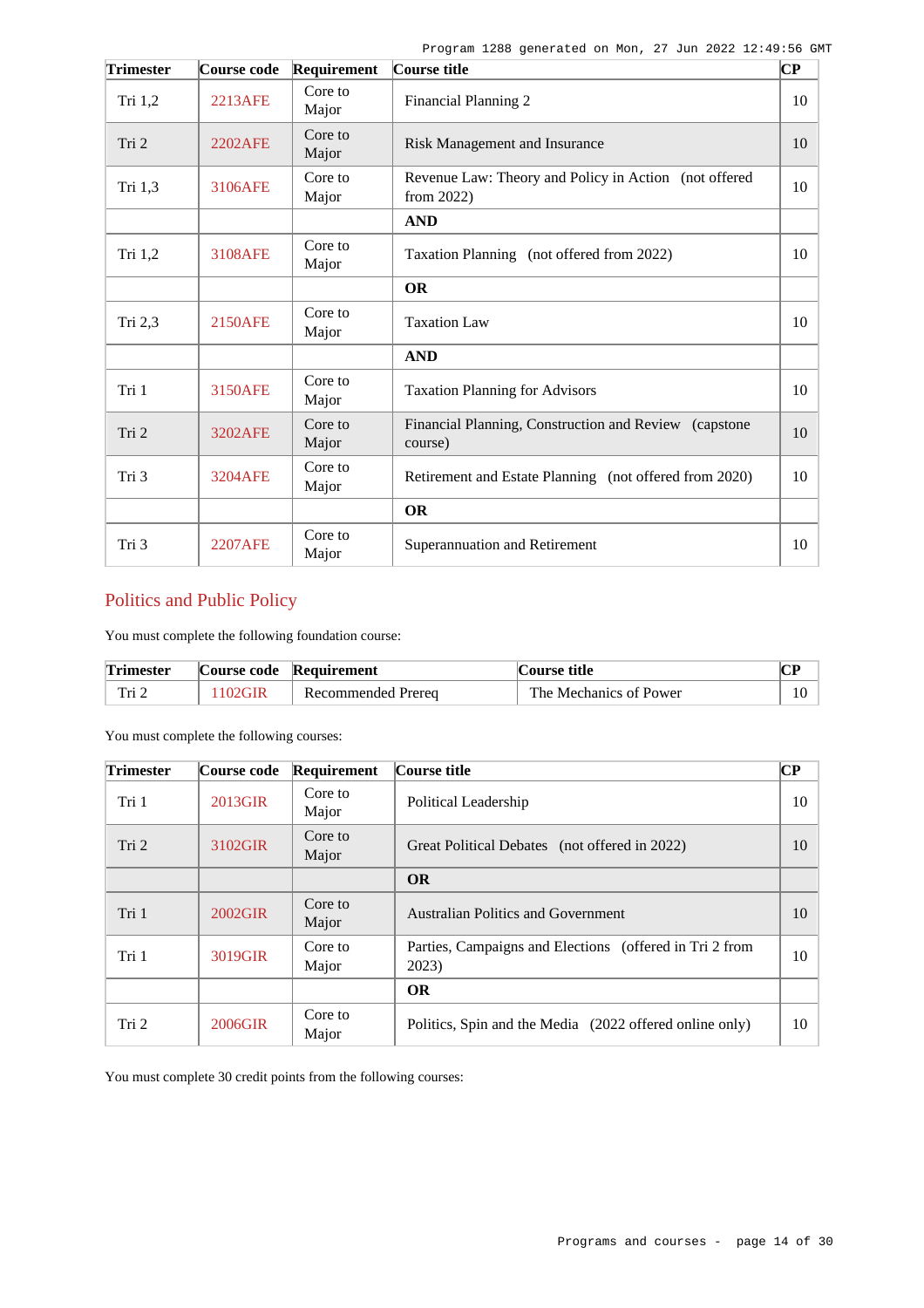| <b>Trimester</b> | Course code | Requirement          | Course title                                                            | ∣СР |
|------------------|-------------|----------------------|-------------------------------------------------------------------------|-----|
| Tri 1            | 2002GIR     | Elective to<br>Major | <b>Australian Politics and Government</b>                               | 10  |
| Tri 1            | 2008GIR     | Elective to<br>Major | <b>Chinese Government and Politics</b>                                  | 10  |
| Tri 1            | 2101GIR     | Elective to<br>Major | The Politics of Sustainability                                          | 10  |
| Tri 1            | 2009GIR     | Elective to<br>Major | Economic Ideas and Political Institutions (not offered<br>from 2020)    | 10  |
| Tri 1            | 3018GIR     | Elective to<br>Major | Terrorism, Counter-terrorism, and Globalisation                         | 10  |
| Tri 1            | 3027GIR     | Elective to<br>Major | Business and Politics in the Asia Pacific                               | 10  |
| Tri 2            | 2006GIR     | Elective to<br>Major | Politics, Spin and the Media (2022 offered online only)                 | 10  |
| Tri 2            | 2015GIR     | Elective to<br>Major | Comparative Politics of Southeast Asia (not offered in<br>2022)         | 10  |
| Tri 3            | 2010GIR     | Elective to<br>Major | Introduction to American Politics                                       | 10  |
| Tri 2            | 2012GIR     | Elective to<br>Major | European Democracy in the Twenty-First Century (not<br>offered in 2022) | 10  |
| Tri 2            | 3016GIR     | Elective to<br>Major | The Politics of Identity: Religion, Culture and<br>Globalisation        | 10  |
| Tri 3            | 3017GIR     | Elective to<br>Major | The Way of the Dictator                                                 | 10  |
| Tri 1,2,3        | 3021GIR     | Elective to<br>Major | Research Project (not offered from 2020)                                | 20  |
| Tri 1,3          | 2004GIR     | Elective to<br>Major | The Government Business Nexus: Intervening, Lobbying<br>and Responding  | 10  |

# No Major Option (1 available) Business (for students not completing a major)

### **Offered at Nathan, Gold Coast and Online.**

You must complete at least 60 credit points from the following courses (with at least 20 credit points of Level 3 courses):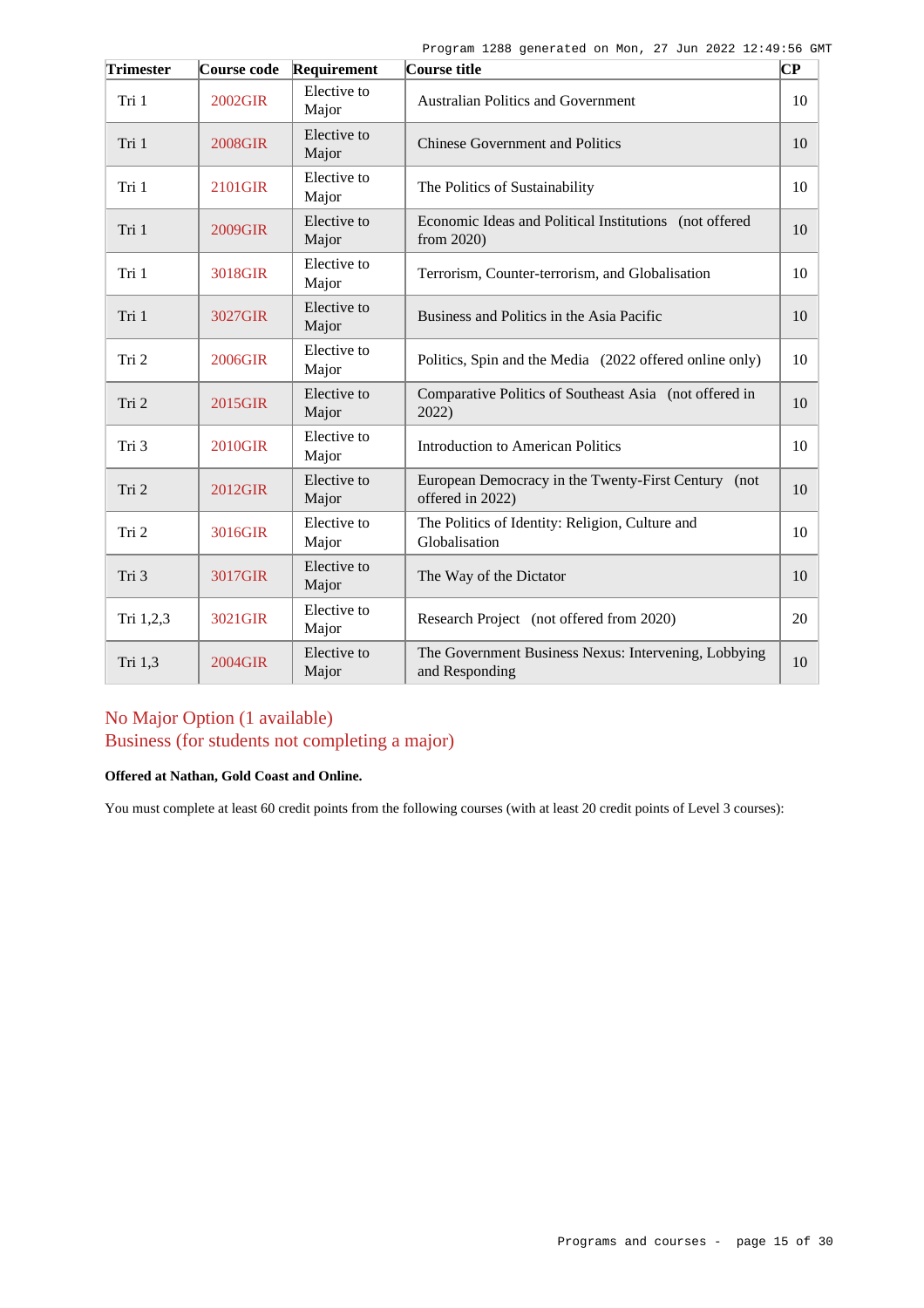| Trimester    | Course code       | Requirement          | Course title                                                             | $\overline{\mathbf{C}\mathbf{P}}$ |
|--------------|-------------------|----------------------|--------------------------------------------------------------------------|-----------------------------------|
| Tri 1,3      | 2128IBA           | Elective to<br>Major | The Management of Business Processes                                     | 10                                |
| Tri 2        | 2002MKT           | Elective to<br>Major | Corporate Communications and Public Relations (not<br>offered from 2020) | 10                                |
| Tri 2        | <b>2008EHR</b>    | Elective to<br>Major | Business Communication (not offered from 2022)                           | 10                                |
| Tri 1,2 or 3 | $2043$ <b>IBA</b> | Elective to<br>Major | Innovation, Creativity and Entrepreneurship                              | 10                                |
| Tri 1        | 2101GIR           | Elective to<br>Major | The Politics of Sustainability                                           | 10                                |
| Tri 1        | 3009EHR           | Elective to<br>Major | Global Human Resource Management                                         | 10                                |
| Tri 1,2      | <b>2005EHR</b>    | Elective to<br>Major | Organisational Behaviour and Wellbeing                                   | 10                                |
| Tri 2        | <b>2209THS</b>    | Elective to<br>Major | Managing Projects in Service Industries                                  | 10                                |
| Tri 3        | 3004IBA           | Elective to<br>Major | Intercultural Management (not offered from 2022)                         | 10                                |
| Tri 2        | 3050IBA           | Elective to<br>Major | Managing Strategic Change                                                | 10                                |
|              |                   |                      | <b>OR</b>                                                                |                                   |
| Tri 2        | 3112IBA           | Elective to<br>Major | Management Strategy and Decision Making (not offered<br>from $2022$ )    | 10                                |
| Tri 2,3      | 3006IBA           | Elective to<br>Major | Creating Ethical and Sustainable Business                                | 10                                |

Students wishing to undertake courses outside this list may do so subject to Program Director approval.

# Electives (2 available) Listed electives

The listed elective interest groups are provided to assist you in choosing electives that align with your career interests. You are not limited to selection from any one group - you can select from across the listed elective interest groups. You must ensure that you do not exceed the maximum of Level 1 courses in your entire program.

Elective courses may be available at multiple campuses and during a different trimester. Click on the course to find out more information on where and when the course is offered.

### **Accounting**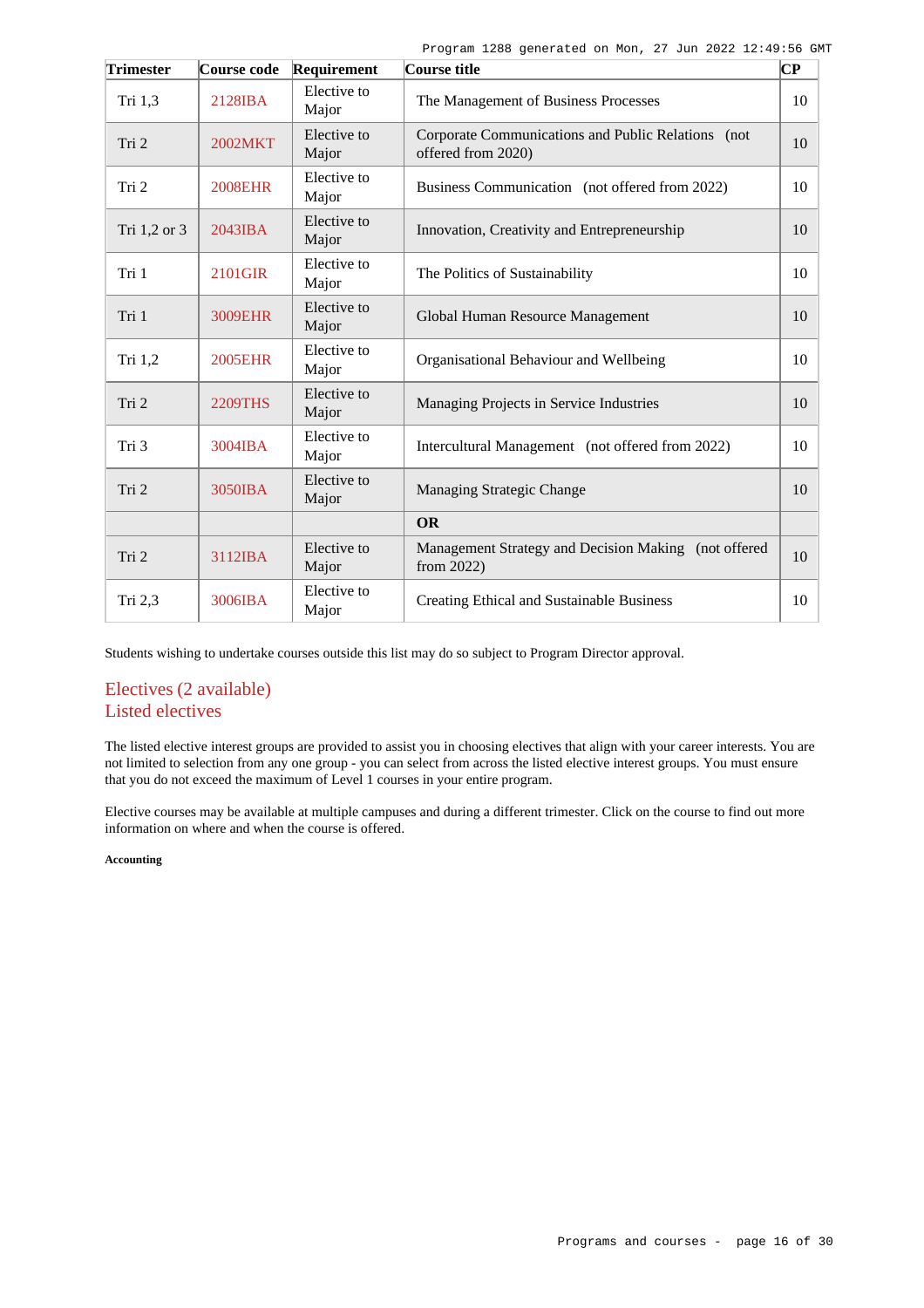| <b>Trimester</b> | Course code    | Requirement             | Course title                                          | $\overline{\mathbf{C}\mathbf{P}}$ |
|------------------|----------------|-------------------------|-------------------------------------------------------|-----------------------------------|
| Tri 1            | 2101AFE        | Free-choice<br>Elective | <b>International Accounting</b>                       | 10                                |
| Tri 1,2          | 1202AFE        | Free-choice<br>Elective | Financial Planning 1 (not offered from 2021)          | 10                                |
|                  |                |                         | courseLineOperator                                    |                                   |
| Tri 1,2          | <b>2200AFE</b> | Free-choice<br>Elective | Financial Planning 1                                  | 10                                |
| Tri 1,2          | 2206AFE        | Free-choice<br>Elective | <b>Investment Analysis and Management</b>             | 10                                |
| Tri 1,2 or 3     | <b>3000AFE</b> | Free-choice<br>Elective | Commerce Internship                                   | 10                                |
| Tri 1,2          | <b>3108AFE</b> | Free-choice<br>Elective | Taxation Planning (not offered from 2022)             | 10                                |
|                  |                |                         | courseLineOperator                                    |                                   |
| Tri 1            | <b>3150AFE</b> | Free-choice<br>Elective | <b>Taxation Planning for Advisors</b>                 | 10                                |
| Tri 1,2 or 3     | 1203AFE        | Free-choice<br>Elective | Money, Banking and Finance (not offered from<br>2021) | 10                                |
| Tri 1,2          | 2213AFE        | Free-choice<br>Elective | Financial Planning 2                                  | 10                                |
| Tri 2            | <b>3001AFE</b> | Free-choice<br>Elective | Insolvency Law                                        | 10                                |

## **Asian and International Business**

| <b>Trimester</b> | Course code       | Requirement             | Course title                                                         | $\bf CP$ |
|------------------|-------------------|-------------------------|----------------------------------------------------------------------|----------|
| Tri 1            | <b>2020GIR</b>    | Free-choice<br>Elective | Global Security                                                      | 10       |
| Tri 1            | 3009EHR           | Free-choice<br>Elective | Global Human Resource Management                                     | 10       |
| Tri 1            | 1005IBA           | Free-choice<br>Elective | Introduction to International Business (not offered<br>from $2021$ ) | 10       |
|                  |                   |                         | courseLineOperator                                                   |          |
| Tri 2            | $2030$ <b>IBA</b> | Free-choice<br>Elective | <b>Global Business</b>                                               | 10       |
| Tri 3            | 3004IBA           | Free-choice<br>Elective | Intercultural Management (not offered from 2022)                     | 10       |
| Tri 2            | $1013$ <b>IBA</b> | Free-choice<br>Elective | Transforming Asian Economies (not offered from<br>2020)              | 10       |
| Tri 2            | 2016GIR           | Free-choice<br>Elective | Power in East Asia (not offered in 2022)                             | 10       |
| Tri 2            | 2011IBA           | Free-choice<br>Elective | <b>Export Management</b>                                             | 10       |
| Tri 2            | 3010GIR           | Free-choice<br>Elective | China and the World (not offered in 2022)                            | 10       |
| Tri 3            | 3016EHR           | Free-choice<br>Elective | Disruption, Technology and Workplaces (not offered<br>from $2021$ )  | 10       |

**Behavioural Science**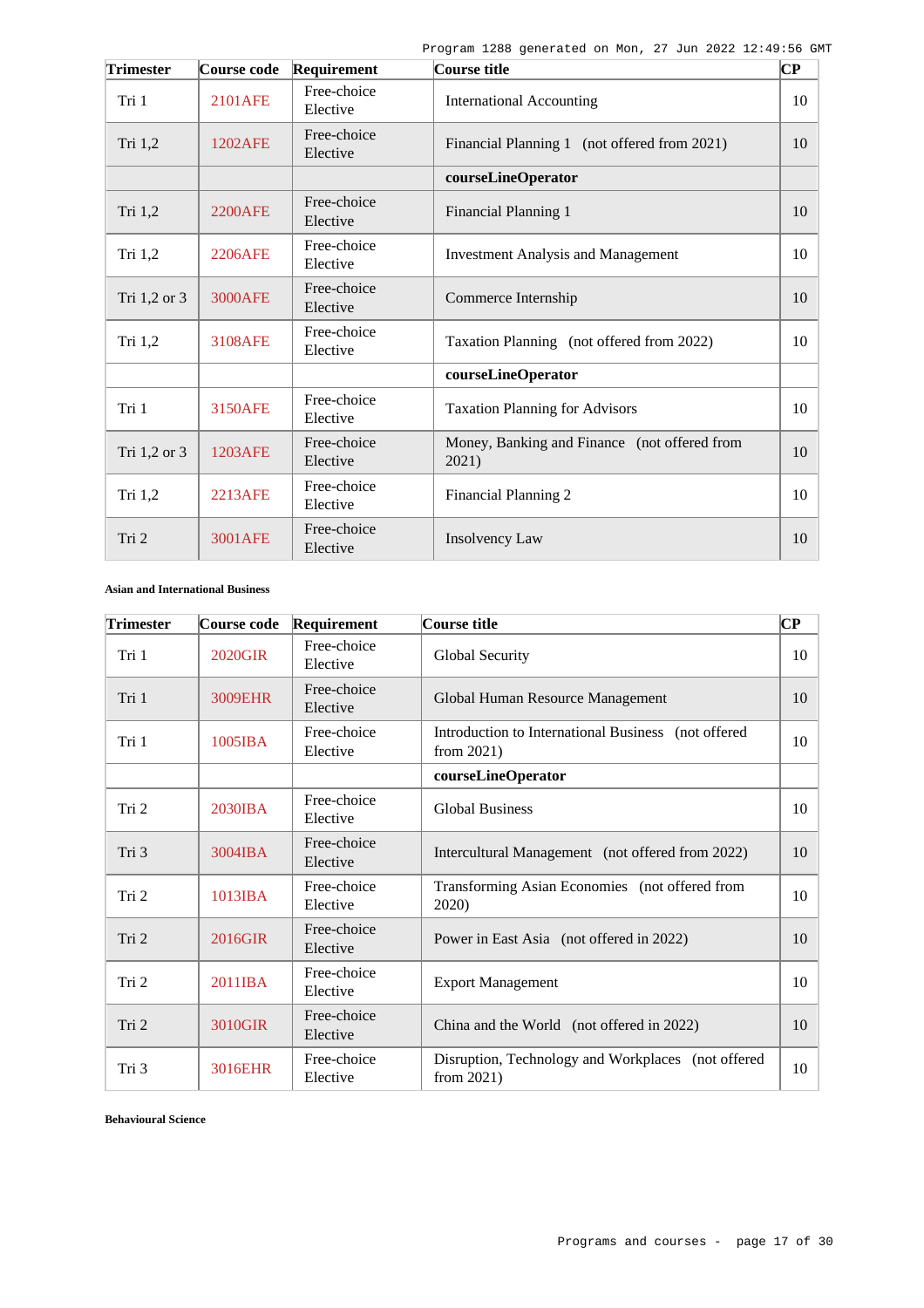| <b>Trimester</b> | Course code    | <b>Requirement</b>      | Course title                                                                  | $\bf CP$ |
|------------------|----------------|-------------------------|-------------------------------------------------------------------------------|----------|
| Tri 1            | 3307ENV        | Free-choice<br>Elective | Environmental and Social Futures (offered GC & NA)<br>$(not$ offered in 2021) | 10       |
|                  |                |                         | courseLineOperator                                                            |          |
| Tri 1,3          | 4118ENV        | Free-choice<br>Elective | Policymaking and Planning for Climate Change                                  | 10       |
| Tri 1            | 2007PSY        | Free-choice<br>Elective | Biological Psychology (offered GC & MG)                                       | 10       |
| Tri 2            | 3019PSY        | Free-choice<br>Elective | Cognitive Neuropsychology                                                     | 10       |
| Tri 2            | <b>2007EHR</b> | Free-choice<br>Elective | Labour Market Issues (not offered from 2021)                                  | 10       |
| Tri 2            | 2313AFE        | Free-choice<br>Elective | <b>Environmental and Energy Economics</b>                                     | 10       |
| Tri 2            | 2006PSY        | Free-choice<br>Elective | Cognitive Psychology (offered GC & MG)                                        | 10       |
| Tri 3            | <b>3218AFE</b> | Free-choice<br>Elective | Behavioural Finance (offered OL only)                                         | 10       |

#### **Economics**

| Trimester    | Course code       | Requirement             | Course title                                                            | $\bf CP$ |
|--------------|-------------------|-------------------------|-------------------------------------------------------------------------|----------|
| Tri 1        | 2009GIR           | Free-choice<br>Elective | Economic Ideas and Political Institutions (not offered<br>from $2020$ ) | 10       |
| Tri 1        | 3307AFE           | Free-choice<br>Elective | International Economics                                                 | 10       |
| Tri 1,2      | 3203THS           | Free-choice<br>Elective | Tourism and Hotel Economic Analysis                                     | 10       |
| Tri $1,2$    | 2306AFE           | Free-choice<br>Elective | Quantitative Methods for Business Finance and<br>Economics              | 10       |
| Tri 1,2 or 3 | 3000AFE           | Free-choice<br>Elective | Commerce Internship                                                     | 10       |
| Tri 2        | 3313AFE           | Free-choice<br>Elective | <b>Behavioural Economics</b>                                            | 10       |
| Tri 2        | $1013$ <b>IBA</b> | Free-choice<br>Elective | Transforming Asian Economies (not offered from<br>2020)                 | 10       |
| Tri 2        | 2313AFE           | Free-choice<br>Elective | <b>Environmental and Energy Economics</b>                               | 10       |
| Tri 2        | 3302AFE           | Free-choice<br>Elective | Interest Rates, Money and Central Banking                               | 10       |
| Tri 3        | 3016EHR           | Free-choice<br>Elective | Disruption, Technology and Workplaces (not offered<br>from $2021$ )     | 10       |

**Innovation and Entrepreneurship**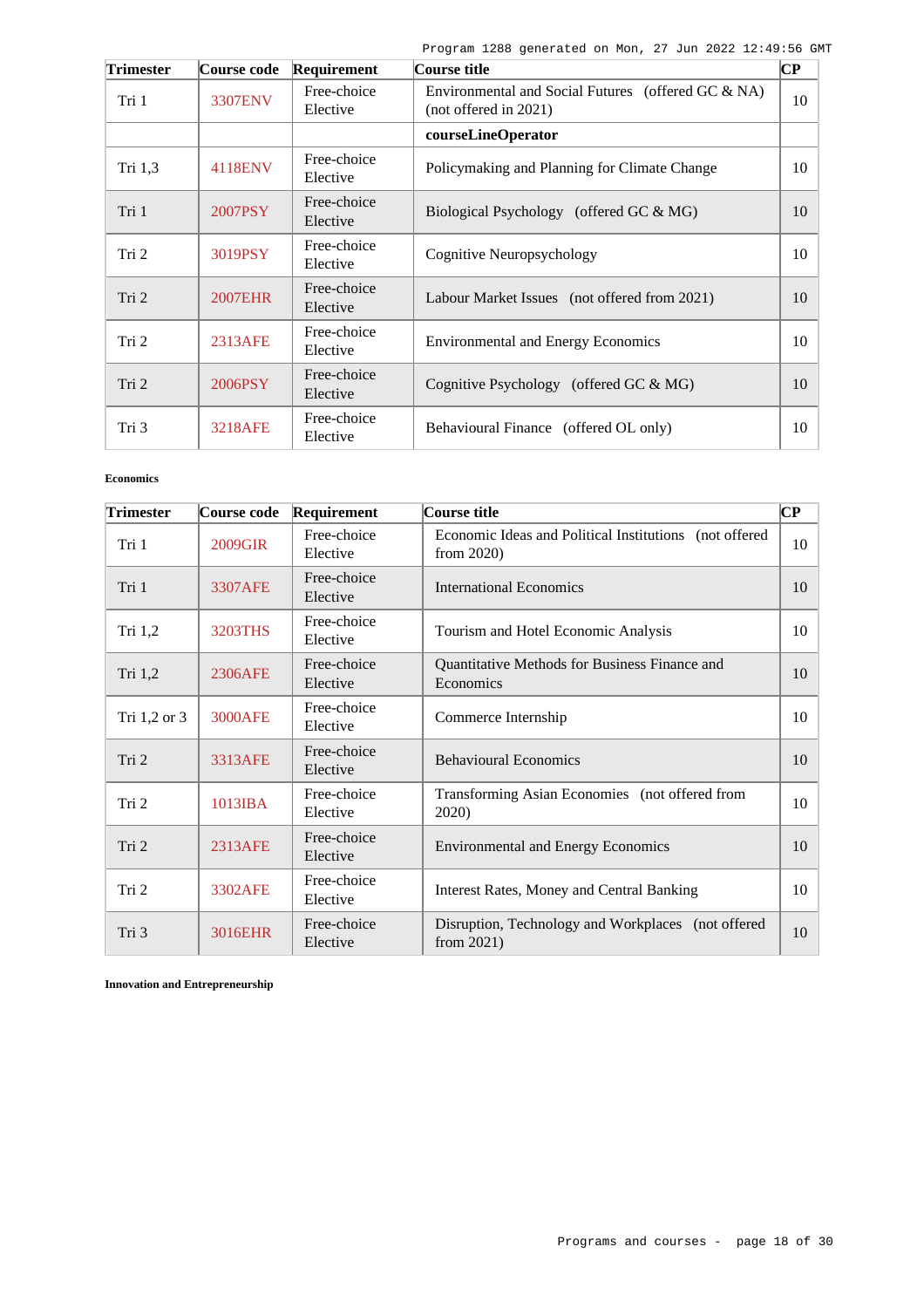| <b>Trimester</b> | Course code    | Requirement             | Course title                                                        | $\overline{\mathbf{C}\mathbf{P}}$ |
|------------------|----------------|-------------------------|---------------------------------------------------------------------|-----------------------------------|
| Tri 1,2          | 2545QCA        | Free-choice<br>Elective | <b>Creative Thinking</b>                                            | 10                                |
| Tri 1,3          | <b>2002EHR</b> | Free-choice<br>Elective | Strategic Human Resource Management                                 | 10                                |
| Tri 1            | 3144IBA        | Free-choice<br>Elective | Quality Management (not offered from 2022)                          | 10                                |
| Tri 2            | 3040MKT        | Free-choice<br>Elective | Digital and Social Media Marketing                                  | 10                                |
| Tri 2            | 3050IBA        | Free-choice<br>Elective | Managing Strategic Change                                           | 10                                |
|                  |                |                         | courseLineOperator                                                  |                                   |
| Tri 2            | 3112IBA        | Free-choice<br>Elective | Management Strategy and Decision Making (not<br>offered from 2022)  | 10                                |
| Tri 2            | <b>3307THS</b> | Free-choice<br>Elective | Tourism Small Business Management (not offered<br>from $2020$ )     | 10                                |
| Tri 2            | 3038IBA        | Free-choice<br>Elective | The Business of Changing the World                                  | 10                                |
| Tri 3            | 3016EHR        | Free-choice<br>Elective | Disruption, Technology and Workplaces (not offered<br>from $2021$ ) | 10                                |
| Tri 3            | 3013MKT        | Free-choice<br>Elective | Entertainment and the Arts Marketing                                | 10                                |

## **Employability electives**

The following courses focus on preparation for (and gaining) employment. For more information, please visit Griffith Business School Opportunities website.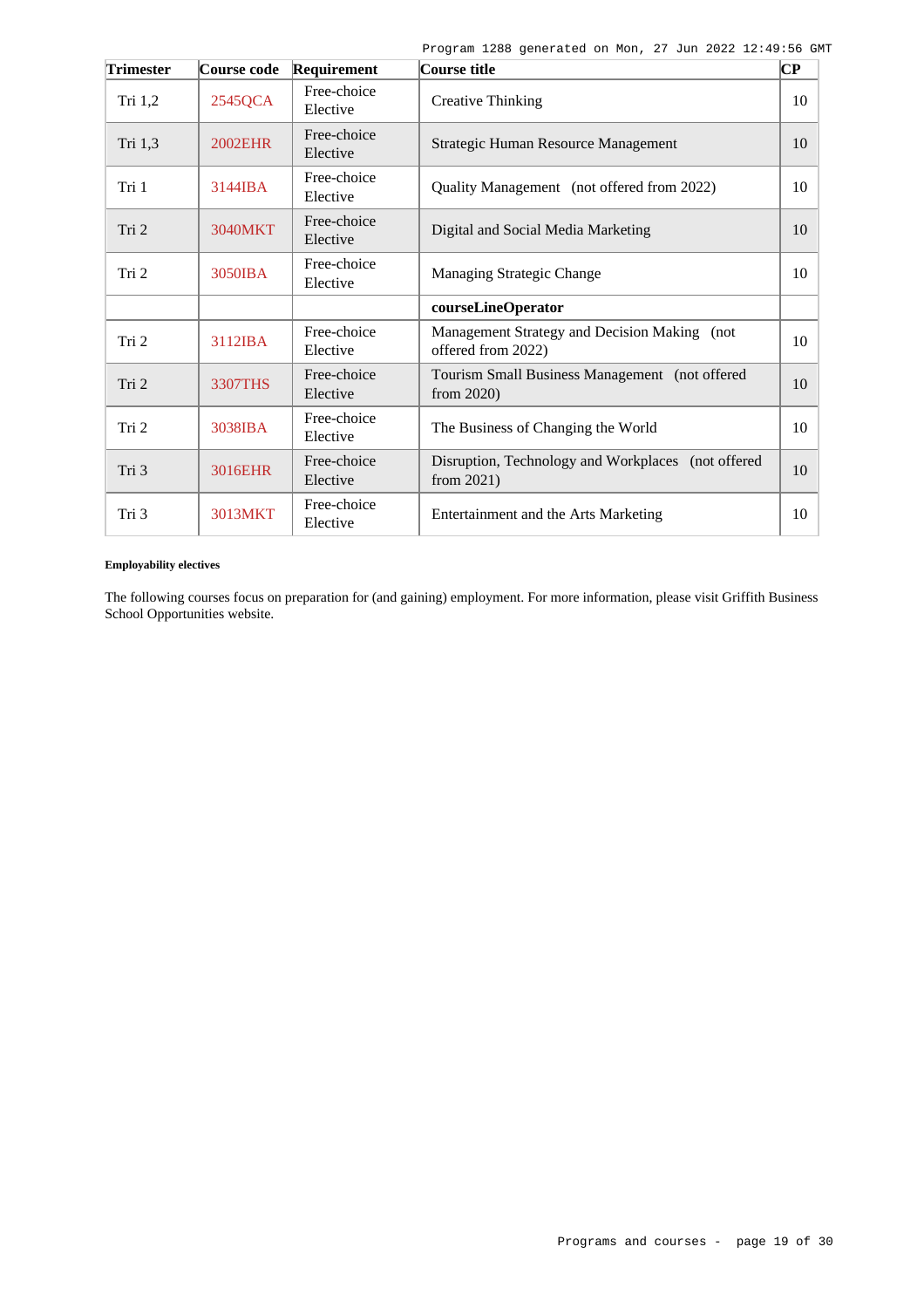| <b>Trimester</b> | Course code    | Requirement             | Course title                                                                          | CP |
|------------------|----------------|-------------------------|---------------------------------------------------------------------------------------|----|
| Tri 2            | <b>2008EHR</b> | Free-choice<br>Elective | Business Communication (not offered from 2022)                                        | 10 |
| Tri 1,2 or 3     | <b>3000AFE</b> | Free-choice<br>Elective | Commerce Internship                                                                   | 10 |
| Tri 1,2          | <b>3217AFE</b> | Free-choice<br>Elective | <b>Student Managed Investment Fund</b>                                                | 10 |
| Tri 1,2 or 3     | 3001GBS        | Free-choice<br>Elective | UG Business Internship I                                                              | 10 |
| Tri 1,2 or 3     | 3000GBS        | Free-choice<br>Elective | UG Business Internship II                                                             | 20 |
| Tri 1            | 3035IBA        | Free-choice<br>Elective | Asian Business Research Project (not offered from<br>2022)                            | 10 |
| Tri $1,2$        | 3400THS        | Free-choice<br>Elective | <b>Career Development</b>                                                             | 10 |
| Tri 1,2 or 3     | 2043MKT        | Free-choice<br>Elective | Entrepreneurship and New Business Ventures (not<br>offered from 2020)                 | 10 |
|                  |                |                         | courseLineOperator                                                                    |    |
| Tri 1,2 or 3     | 2043IBA        | Free-choice<br>Elective | Innovation, Creativity and Entrepreneurship                                           | 10 |
| Tri 1            | 3114IBA        | Free-choice<br>Elective | Management Problem Solving (not offered from 2022)                                    | 10 |
| Tri 1,2 or 3     | 3002LFC        | Free-choice<br>Elective | Community Internship and Partnerships for SDGs                                        | 10 |
| Tri 2,3          | 3029MKT        | Free-choice<br>Elective | Self-Marketing                                                                        | 10 |
| Tri 2            | 3014IBA        | Free-choice<br>Elective | Negotiation Knowledge and Skill                                                       | 10 |
| Tri 2            | 3102GBS        | Free-choice<br>Elective | Business Simulation (not offered from 2020)                                           | 10 |
| Tri 2            | 3038IBA        | Free-choice<br>Elective | The Business of Changing the World                                                    | 10 |
| Tri 3            | 3016EHR        | Free-choice<br>Elective | Disruption, Technology and Workplaces (not offered<br>from 2021)                      | 10 |
| Tri 2,3          | 2034IBA        | Free-choice<br>Elective | Griffith Innovation Challenge (formerly 3031IBA)                                      | 10 |
| Tri 1,2 or 3     | 3101GBS        | Free-choice<br>Elective | I-WIL in Impact Oriented Workplaces (not offered from<br>2022)                        | 10 |
| Tri 1,2 or 3     | 3002GBS        | Free-choice<br>Elective | Industry Project (not offered in Tri 1-2022)                                          | 10 |
| Tri 3            | 3100AFE        | Free-choice<br>Elective | Engaging with Aboriginal and/or Torres Strait Islander<br><b>Business Communities</b> | 10 |
| Tri 2,3          | 2013EHR        | Free-choice<br>Elective | Negotiation (formerly 3001EHR)                                                        | 10 |
| Tri 3            | 3003GBS        | Free-choice<br>Elective | UG Global Mobility Internship II                                                      | 20 |
| Tri 1,3          | 3034IBA        | Free-choice<br>Elective | Asian Immersion Study Tour (not offered in 2022) (Tri<br>3 offering TBC)              | 10 |
| Tri 3            | 3310THS        | Free-choice<br>Elective | Community Based Ecotourism Field Study (not offered<br>in 2022)                       | 10 |

**Event Management**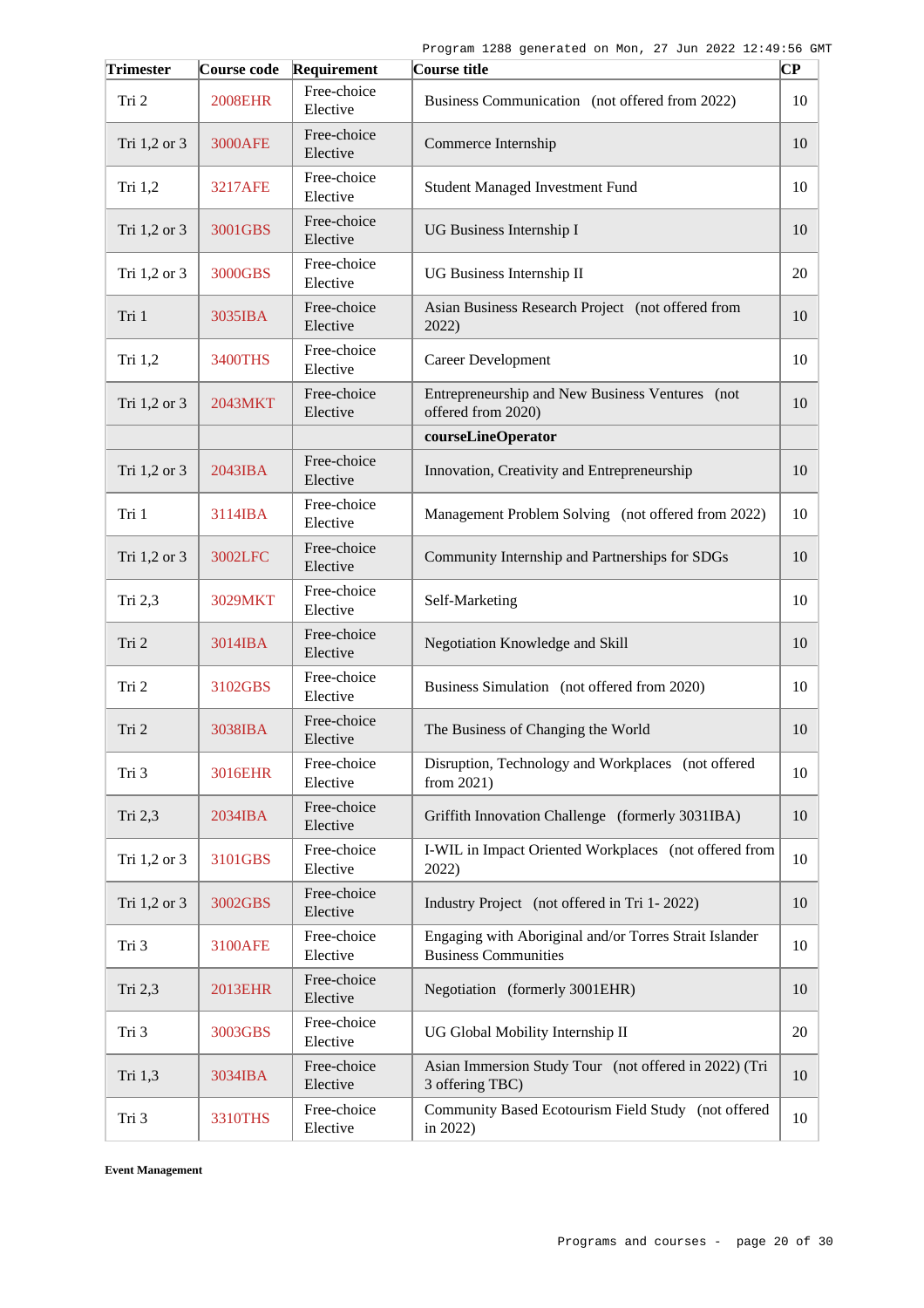| <b>Trimester</b> | Course code    | Requirement             | Course title                                                                             | $\bf CP$ |
|------------------|----------------|-------------------------|------------------------------------------------------------------------------------------|----------|
| Tri 1            | <b>2018THS</b> | Free-choice<br>Elective | Sport Event and Facility Planning                                                        | 10       |
| Tri 1            | 3118THS        | Free-choice<br>Elective | Planning Sustainable Communities (not offered from<br>2020)                              | 10       |
| Tri 1            | <b>3200THS</b> | Free-choice<br>Elective | <b>Destination Marketing</b>                                                             | 10       |
| Tri 1            | 3226THS        | Free-choice<br>Elective | <b>Tourism Study Tour</b>                                                                | 10       |
| Tri 1,2          | 3410THS        | Free-choice<br>Elective | Tourism, Hospitality, Event, Sport and Property<br>Internship I (Not offered from 2022)  | 10       |
| Tri 1,2          | 3411THS        | Free-choice<br>Elective | Tourism, Hospitality, Event, Sport and Property<br>Internship II (not offered from 2022) | 20       |
| Tri $2,3$        | 3201THS        | Free-choice<br>Elective | Managing Risk in Tourism, Events and Hospitality                                         | 10       |
| Tri 2            | <b>2220THS</b> | Free-choice<br>Elective | Athlete Management Principles (not offered in 2021)                                      | 10       |
| Tri 2            | 3018THS        | Free-choice<br>Elective | <b>Destination Management</b>                                                            | 10       |
| Tri 1            | 3120THS        | Free-choice<br>Elective | <b>Tourism and Culture</b>                                                               | 10       |
| Tri 2            | <b>3207THS</b> | Free-choice<br>Elective | <b>Event Business Development</b>                                                        | 10       |
| Tri 2            | 3224THS        | Free-choice<br>Elective | Community Events and Festivals (not offered from<br>2019)                                | 10       |

**Finance**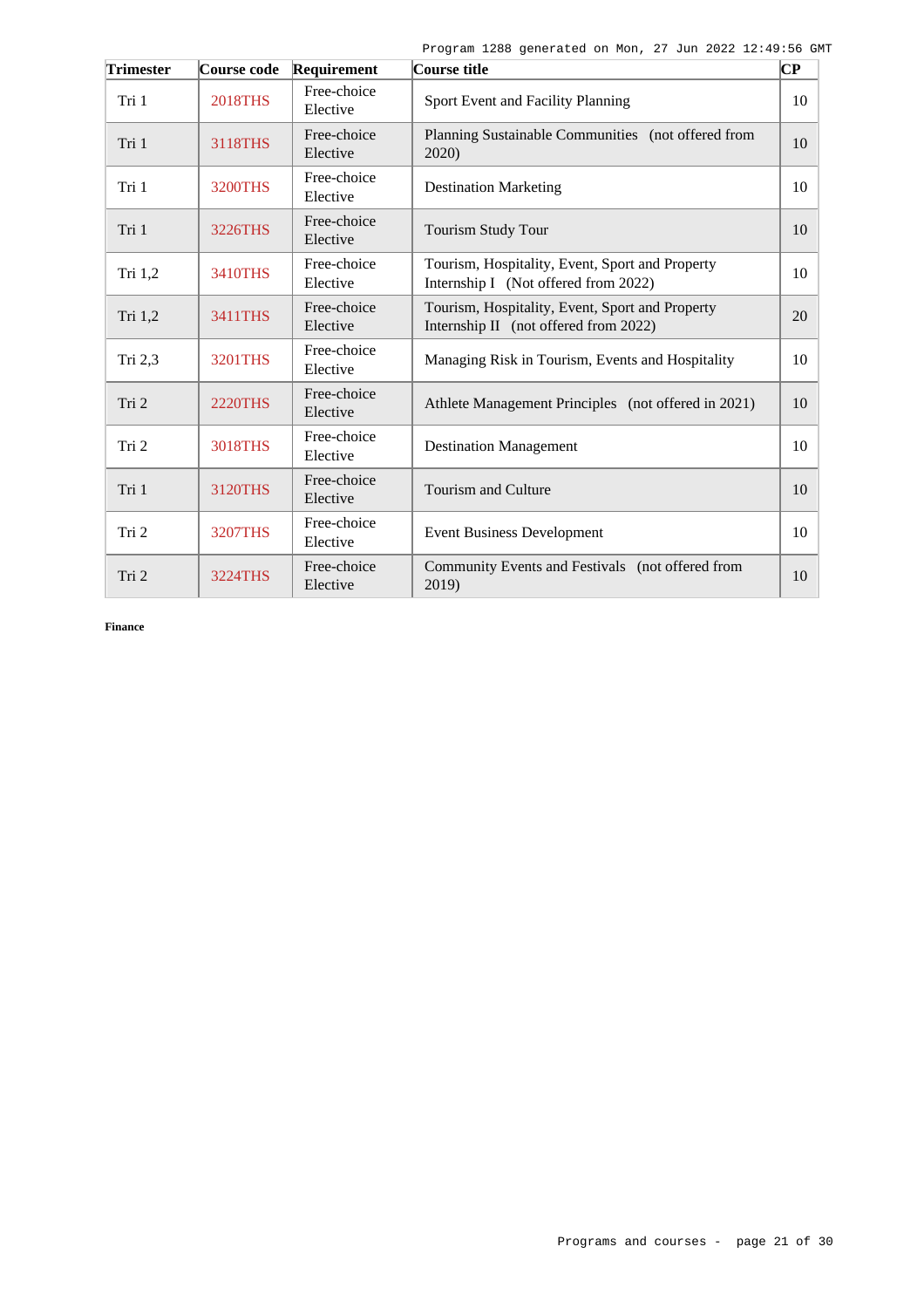| <b>Trimester</b> | Course code    | Requirement             | Course title                                               | ∣СР |
|------------------|----------------|-------------------------|------------------------------------------------------------|-----|
| Tri 1            | 3047IBA        | Free-choice<br>Elective | Trade and Global Strategy                                  | 10  |
|                  |                |                         | courseLineOperator                                         |     |
| Tri 2            | <b>3209AFE</b> | Free-choice<br>Elective | International Finance (not offered from 2022)              | 10  |
| Tri 1,2          | 1202AFE        | Free-choice<br>Elective | Financial Planning 1 (not offered from 2021)               | 10  |
|                  |                |                         | courseLineOperator                                         |     |
| Tri 1,2          | <b>2200AFE</b> | Free-choice<br>Elective | Financial Planning 1                                       | 10  |
| Tri $1,2$        | 1203AFE        | Free-choice<br>Elective | Money, Banking and Finance (not offered from 2021)         | 10  |
| Tri 1,2          | 2306AFE        | Free-choice<br>Elective | Quantitative Methods for Business Finance and<br>Economics | 10  |
| Tri $1,2$        | <b>3217AFE</b> | Free-choice<br>Elective | <b>Student Managed Investment Fund</b>                     | 10  |
| Tri 1,2          | 3105AFE        | Free-choice<br>Elective | Law of Finance                                             | 10  |
| Tri 1            | 3305AFE        | Free-choice<br>Elective | Applied Econometrics (not offered from 2022)               | 10  |
|                  |                |                         | courseLineOperator                                         |     |
| Tri $1,2$        | 2315AFE        | Free-choice<br>Elective | Econometric Analysis                                       | 10  |
| Tri 1,2 or 3     | <b>3000AFE</b> | Free-choice<br>Elective | Commerce Internship                                        | 10  |
| Tri 2            | 3213AFE        | Free-choice<br>Elective | Credit and Lending (not offered in 2021)                   | 10  |
| Tri 2            | <b>3001AFE</b> | Free-choice<br>Elective | Insolvency Law                                             | 10  |

**Financial Planning**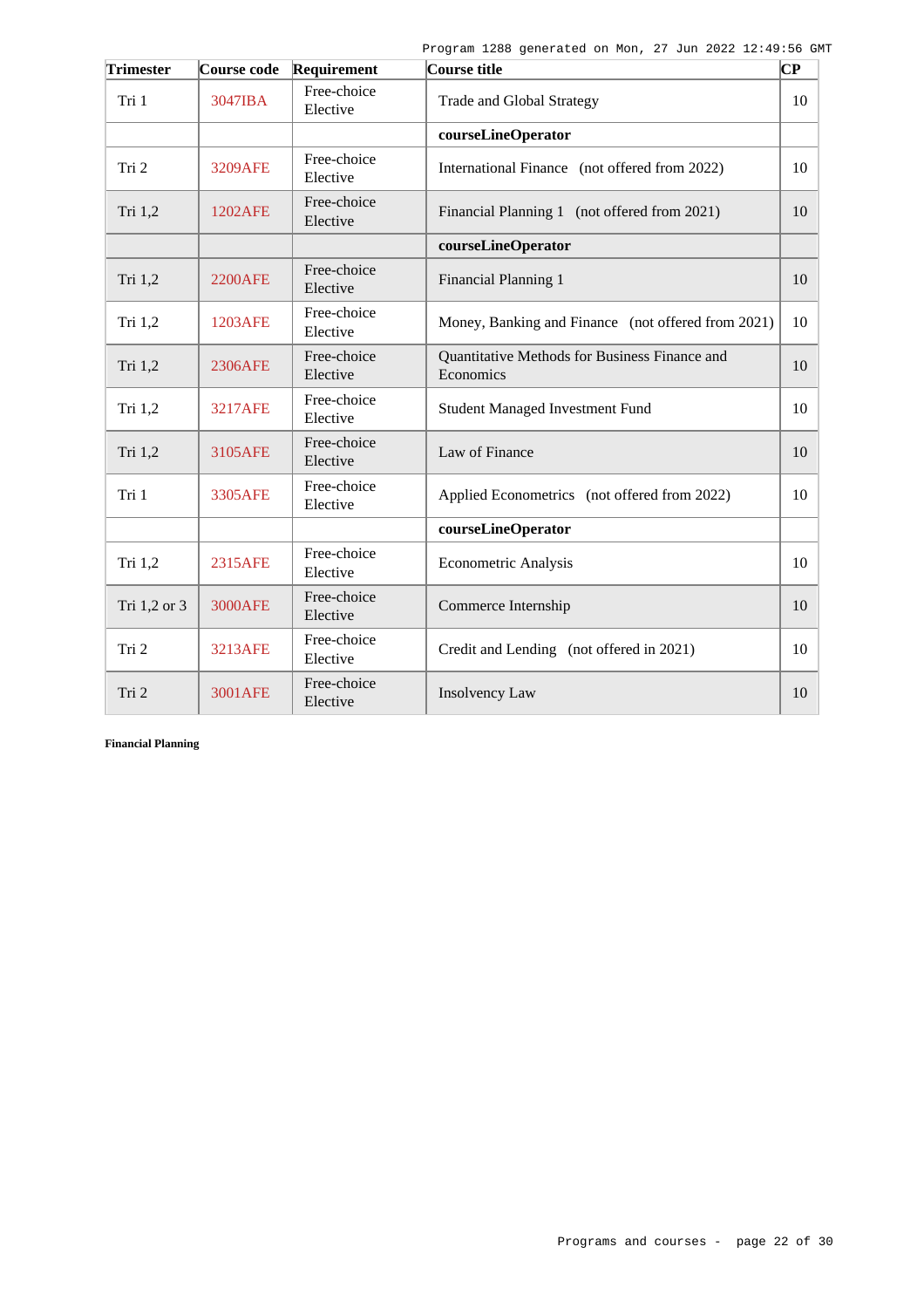| Trimester    | Course code    | Requirement             | Course title                                               | CP |
|--------------|----------------|-------------------------|------------------------------------------------------------|----|
| Tri $1,2$    | 1202AFE        | Free-choice<br>Elective | Financial Planning 1 (not offered from 2021)               | 10 |
|              |                |                         | courseLineOperator                                         |    |
| Tri $1,2$    | <b>2200AFE</b> | Free-choice<br>Elective | Financial Planning 1                                       | 10 |
| Tri 1,2      | 1203AFE        | Free-choice<br>Elective | Money, Banking and Finance (not offered from 2021)         | 10 |
| Tri $1,2$    | 2306AFE        | Free-choice<br>Elective | Quantitative Methods for Business Finance and<br>Economics | 10 |
| Tri 1,2      | 3105AFE        | Free-choice<br>Elective | Law of Finance                                             | 10 |
| Tri 1,2 or 3 | <b>3000AFE</b> | Free-choice<br>Elective | Commerce Internship                                        | 10 |
| Tri 1,2      | <b>3217AFE</b> | Free-choice<br>Elective | <b>Student Managed Investment Fund</b>                     | 10 |
| Tri 2        | 3213AFE        | Free-choice<br>Elective | Credit and Lending (not offered in 2021)                   | 10 |
| Tri 1,2      | <b>3208AFE</b> | Free-choice<br>Elective | Portfolio Management                                       | 10 |
| Tri 2        | 3001AFE        | Free-choice<br>Elective | Insolvency Law                                             | 10 |

**Human Resource Management and Employment Relations**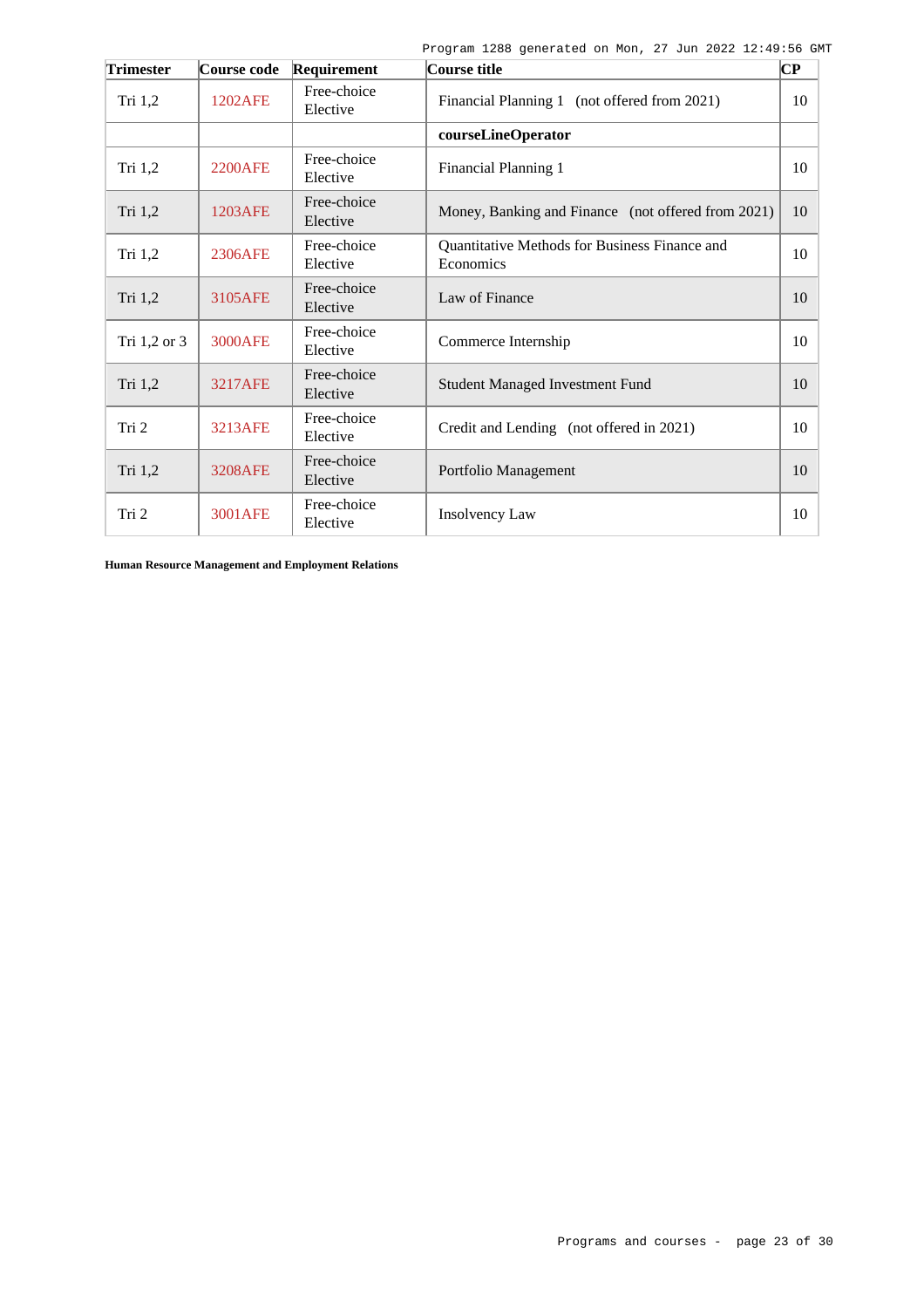| <b>Trimester</b> | Course code    | Requirement             | Course title                                                     | CР |
|------------------|----------------|-------------------------|------------------------------------------------------------------|----|
| Tri 2            | 2006EHR        | Free-choice<br>Elective | Health and Safety in the Workplace                               | 10 |
| Tri 1            | 3009EHR        | Free-choice<br>Elective | Global Human Resource Management                                 | 10 |
| Tri 1            | 3015EHR        | Free-choice<br>Elective | <b>Employment Relations Law</b>                                  | 10 |
| Tri 1            | 3019EHR        | Free-choice<br>Elective | The Realities and Potentials of Workplaces (formerly<br>2011EHR) | 10 |
| Tri 1            | <b>2001EHR</b> | Free-choice<br>Elective | <b>Management Employee Relations</b>                             | 10 |
| Tri 1,2          | <b>2005EHR</b> | Free-choice<br>Elective | Organisational Behaviour and Wellbeing                           | 10 |
| Tri 2            | <b>2009EHR</b> | Free-choice<br>Elective | Recruitment and Selection (not offered from 2023)                | 10 |
| Tri 2            | 3010EHR        | Free-choice<br>Elective | Developing Talent                                                | 10 |
| Tri 1,2          | 3011EHR        | Free-choice<br>Elective | Performance Management (not offered from 2023)                   | 10 |
| Tri 2,3          | 3012EHR        | Free-choice<br>Elective | Applied Human Resource Management and Change                     | 10 |
| Tri 1.3          | <b>2002EHR</b> | Free-choice<br>Elective | Strategic Human Resource Management                              | 10 |
| Tri 2            | <b>2008EHR</b> | Free-choice<br>Elective | Business Communication (not offered from 2022)                   | 10 |
| Tri 2            | <b>2007EHR</b> | Free-choice<br>Elective | Labour Market Issues (not offered from 2021)                     | 10 |
| Tri 2            | 3002EHR        | Free-choice<br>Elective | Electronic Human Resource Management (not offered<br>from 2020)  | 10 |
| Tri 2            | 3006EHR        | Free-choice<br>Elective | <b>Employment Strategies in Action</b>                           | 10 |
| Tri 2,3          | <b>2013EHR</b> | Free-choice<br>Elective | Negotiation (formerly 3001EHR)                                   | 10 |
| Tri 3            | 3016EHR        | Free-choice<br>Elective | Disruption, Technology and Workplaces (not offered<br>from 2021) | 10 |
| Tri 3            | 3017EHR        | Free-choice<br>Elective | Human Resources Study Tour (offered from 2022)                   | 10 |

**Logistics and Supply Chain Management**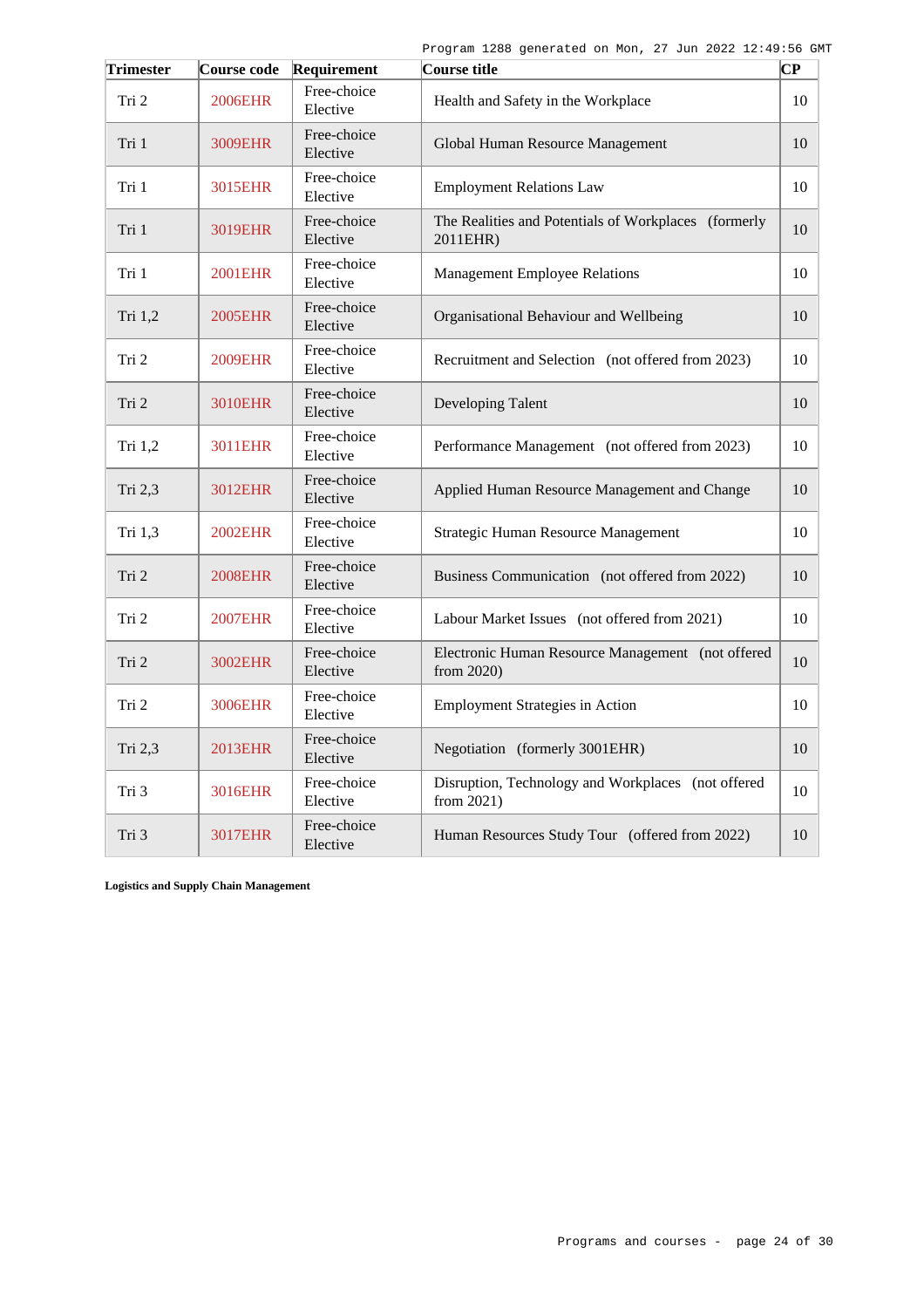| <b>Trimester</b> | Course code       | Requirement             | Course title                                                           | CР |
|------------------|-------------------|-------------------------|------------------------------------------------------------------------|----|
| Tri 1            | 3144IBA           | Free-choice<br>Elective | Quality Management (not offered from 2022)                             | 10 |
| Tri 2            | 3050IBA           | Free-choice<br>Elective | Managing Strategic Change                                              | 10 |
|                  |                   |                         | courseLineOperator                                                     |    |
| Tri 2            | $3112$ <b>IBA</b> | Free-choice<br>Elective | Management Strategy and Decision Making (not<br>offered from 2022)     | 10 |
| Tri 3            | 3004IBA           | Free-choice<br>Elective | Intercultural Management (not offered from 2022)                       | 10 |
| Tri 2            | 2011IBA           | Free-choice<br>Elective | <b>Export Management</b>                                               | 10 |
| Tri 2            | $3014$ <b>IBA</b> | Free-choice<br>Elective | Negotiation Knowledge and Skill                                        | 10 |
| Tri 3            | 3016EHR           | Free-choice<br>Elective | Disruption, Technology and Workplaces<br>(not offered<br>from $2021$ ) | 10 |

### **Management**

| <b>Trimester</b> | Course code | Requirement             | Course title                                                        | $\overline{\mathbf{C}\mathbf{P}}$ |
|------------------|-------------|-------------------------|---------------------------------------------------------------------|-----------------------------------|
| Tri 1            | 2005IBA     | Free-choice<br>Elective | Comparative Management (not offered from 2022)                      | 10                                |
|                  |             |                         | courseLineOperator                                                  |                                   |
| Tri 1            | $2129$ IBA  | Free-choice<br>Elective | <b>International Management</b>                                     | 10                                |
| Tri 1            | 3033IBA     | Free-choice<br>Elective | Managing People in the Asia Pacific (not offered from<br>2019)      | 10                                |
| Tri 1            | 3027GIR     | Free-choice<br>Elective | Business and Politics in the Asia Pacific                           | 10                                |
| Tri 2            | 2011IBA     | Free-choice<br>Elective | <b>Export Management</b>                                            | 10                                |
| Tri 2            | 3155IBA     | Free-choice<br>Elective | <b>Operations Management</b>                                        | 10                                |
| Tri 2            | 3522NSC     | Free-choice<br>Elective | <b>Contemporary Aviation Management</b>                             | 10                                |
| Tri 3            | 3004IBA     | Free-choice<br>Elective | Intercultural Management (not offered from 2022)                    | 10                                |
| Tri 3            | 3016EHR     | Free-choice<br>Elective | Disruption, Technology and Workplaces (not offered<br>from $2021$ ) | 10                                |

**Marketing**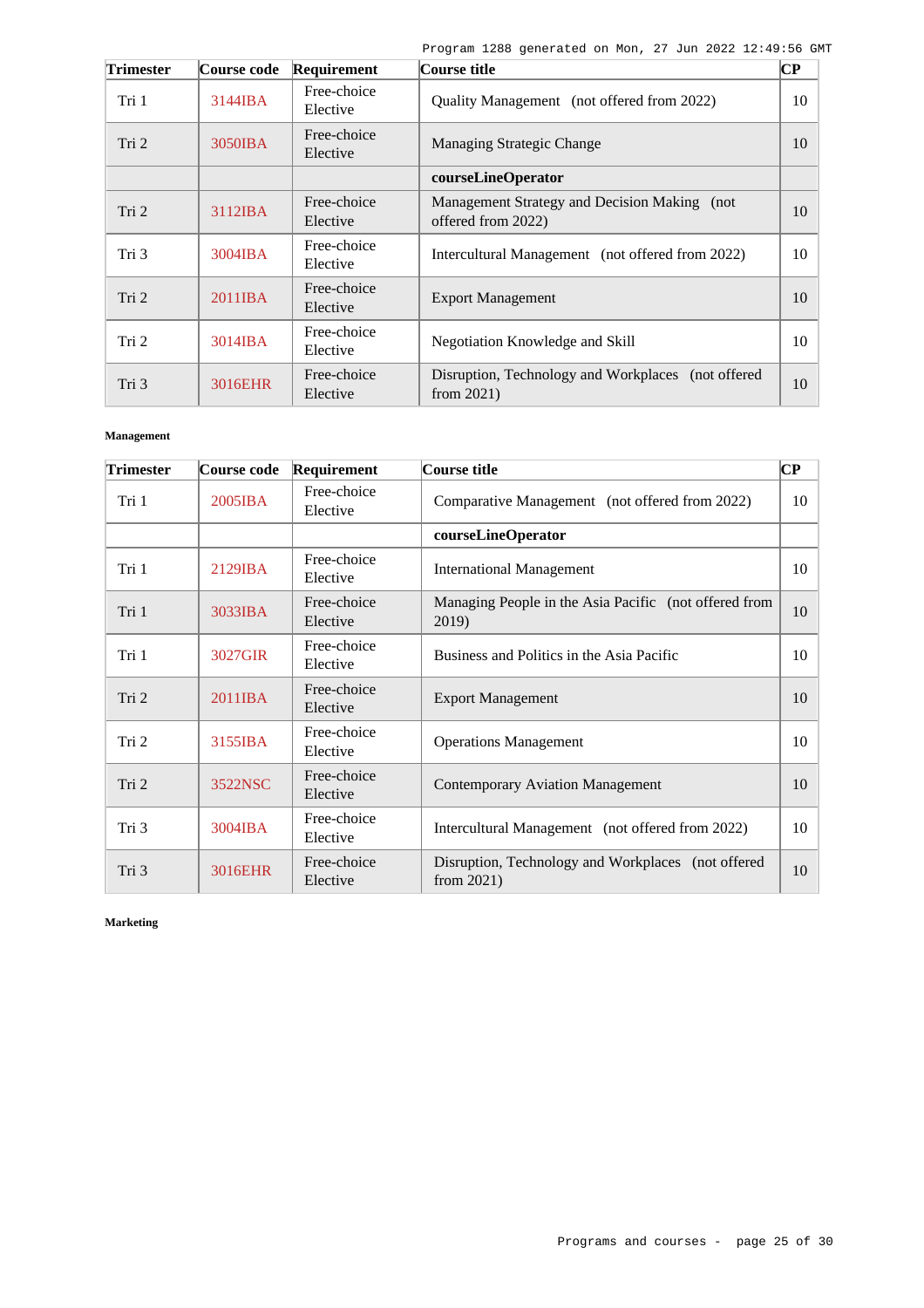| <b>Trimester</b> | Course code | Requirement             | Course title                                                             | $\overline{\mathbf{C}\mathbf{P}}$ |
|------------------|-------------|-------------------------|--------------------------------------------------------------------------|-----------------------------------|
| Tri 2            | 2002MKT     | Free-choice<br>Elective | Corporate Communications and Public Relations (not<br>offered from 2020) | 10                                |
| Tri 2            | 2038MKT     | Free-choice<br>Elective | Personal Selling and Sales Management (not offered<br>from $2022$ )      | 10                                |
|                  |             |                         | courseLineOperator                                                       |                                   |
| Tri 1            | 3038MKT     | Free-choice<br>Elective | Sales and Negotiation                                                    | 10                                |
| Tri 1            | 2036MKT     | Free-choice<br>Elective | <b>Retail Marketing</b>                                                  | 10                                |
| Tri 1,3          | 2098MKT     | Free-choice<br>Elective | Branding and Promoting New Business Ventures                             | 10                                |
| Tri 1,2          | 3007MKT     | Free-choice<br>Elective | Marketing for Behaviour Change (Tri 1 not offered<br>from $2023$ )       | 10                                |
| Tri 3            | 3013MKT     | Free-choice<br>Elective | Entertainment and the Arts Marketing                                     | 10                                |
| Tri 1            | 3055MKT     | Free-choice<br>Elective | <b>Green Marketing</b>                                                   | 10                                |
| Tri 2            | 3042MKT     | Free-choice<br>Elective | Marketing Globally (not offered from 2023)                               | 10                                |

**Politics and Public Policy**

| <b>Trimester</b> | Course code    | Requirement             | Course title                                                            | CP |
|------------------|----------------|-------------------------|-------------------------------------------------------------------------|----|
| Tri 1            | 2002GIR        | Free-choice<br>Elective | <b>Australian Politics and Government</b>                               | 10 |
| Tri 1            | <b>2008GIR</b> | Free-choice<br>Elective | <b>Chinese Government and Politics</b>                                  | 10 |
| Tri 1            | 2101GIR        | Free-choice<br>Elective | The Politics of Sustainability                                          | 10 |
| Tri 1            | 2009GIR        | Free-choice<br>Elective | Economic Ideas and Political Institutions (not offered<br>from 2020)    | 10 |
| Tri 1            | 3018GIR        | Free-choice<br>Elective | Terrorism, Counter-terrorism, and Globalisation                         | 10 |
| Tri 1            | 3027GIR        | Free-choice<br>Elective | Business and Politics in the Asia Pacific                               | 10 |
| Tri 2            | 1102GIR        | Free-choice<br>Elective | The Mechanics of Power                                                  | 10 |
| Tri 2            | 2006GIR        | Free-choice<br>Elective | Politics, Spin and the Media (2022 offered online only)                 | 10 |
| Tri 2            | 2015GIR        | Free-choice<br>Elective | Comparative Politics of Southeast Asia (not offered in<br>2022)         | 10 |
| Tri 2            | 2012GIR        | Free-choice<br>Elective | European Democracy in the Twenty-First Century (not<br>offered in 2022) | 10 |
| Tri 2            | 3016GIR        | Free-choice<br>Elective | The Politics of Identity: Religion, Culture and<br>Globalisation        | 10 |
| Tri 3            | 2010GIR        | Free-choice<br>Elective | <b>Introduction to American Politics</b>                                | 10 |
| Tri 3            | 3017GIR        | Free-choice<br>Elective | The Way of the Dictator                                                 | 10 |
| Tri 3            | 3016EHR        | Free-choice<br>Elective | Disruption, Technology and Workplaces (not offered<br>from 2021)        | 10 |

**Real Estate and Property Development**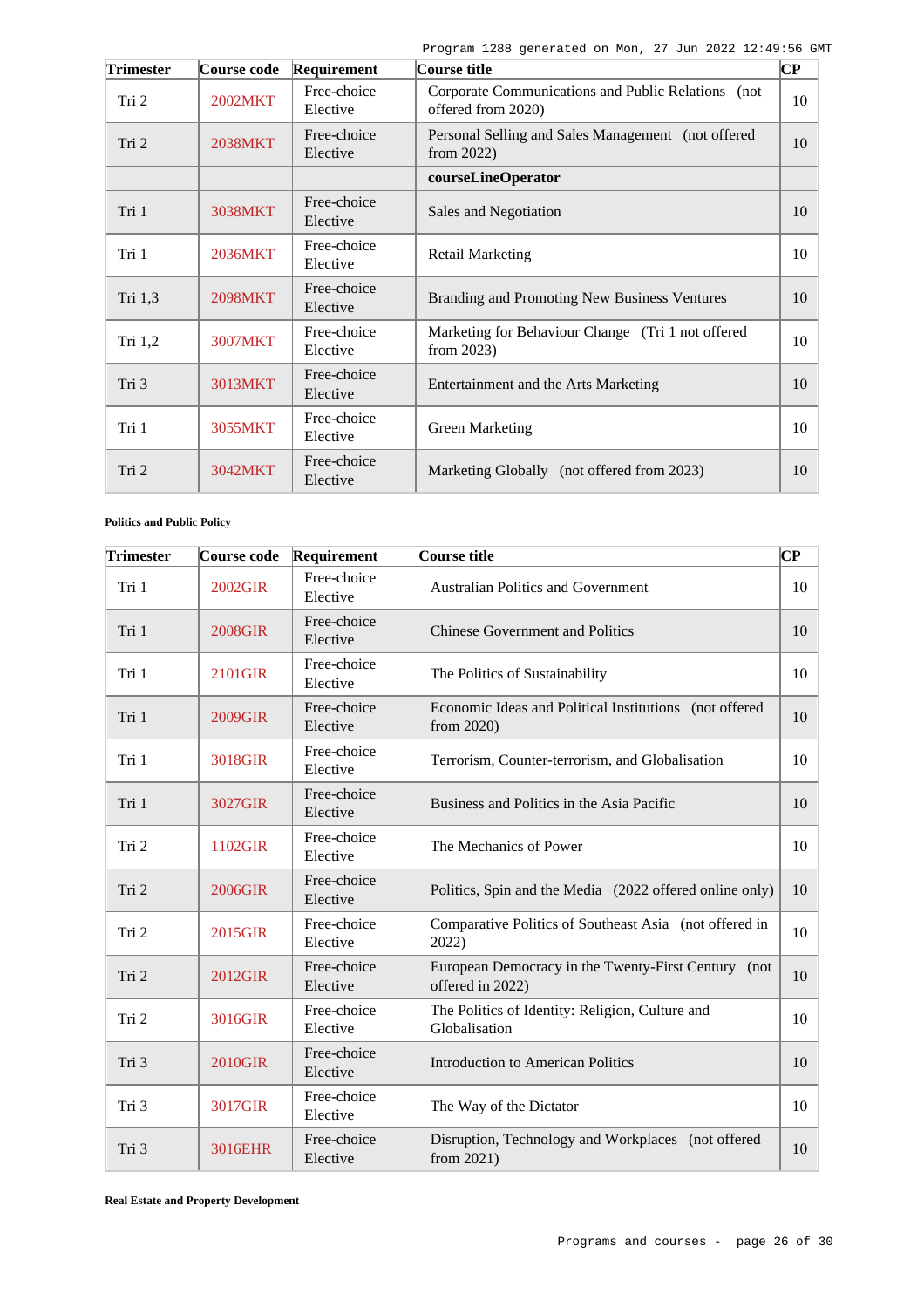| <b>Trimester</b> | Course code    | Requirement             | Course title                                                                             | $\bf CP$ |
|------------------|----------------|-------------------------|------------------------------------------------------------------------------------------|----------|
| Tri 1            | 3118THS        | Free-choice<br>Elective | Planning Sustainable Communities (not offered from<br>2020)                              | 10       |
| Tri 1,2          | <b>1220THS</b> | Free-choice<br>Elective | Information Systems for Services Industries (not offered)<br>from $2021$ )               | 10       |
| Tri $1,2$        | 3410THS        | Free-choice<br>Elective | Tourism, Hospitality, Event, Sport and Property<br>Internship I (Not offered from 2022)  | 10       |
| Tri $1,2$        | 3411THS        | Free-choice<br>Elective | Tourism, Hospitality, Event, Sport and Property<br>Internship II (not offered from 2022) | 20       |
| Tri 2            | 2008EHR        | Free-choice<br>Elective | Business Communication (not offered from 2022)                                           | 10       |
| Tri 2,3          | 2013EHR        | Free-choice<br>Elective | Negotiation (formerly 3001EHR)                                                           | 10       |
| Tri $1,2$ or $3$ |                |                         | <b>Real Estate License</b><br>(see Note $1$ )                                            | 10       |

Note: Students can complete the Real Estate License externally through a variety of independent accredited providers including the Queensland real estate industry peak body the Real Estate Institute of Qld (REIQ) and apply for credit towards an elective through the University Credit processes.

### **Sport Management**

| <b>Trimester</b> | Course code    | Requirement             | Course title                                                                             | $\bf CP$ |
|------------------|----------------|-------------------------|------------------------------------------------------------------------------------------|----------|
| Tri 1            | <b>2219THS</b> | Free-choice<br>Elective | <b>Event Management Principles</b>                                                       | 10       |
| Tri 1            | 2315THS        | Free-choice<br>Elective | Event Marketing and Sponsorship                                                          | 10       |
| Tri 1            | 3117THS        | Free-choice<br>Elective | <b>Facility and Venue Management</b>                                                     | 10       |
| Tri 1,2          | 3410THS        | Free-choice<br>Elective | Tourism, Hospitality, Event, Sport and Property<br>Internship I (Not offered from 2022)  | 10       |
| Tri $1,2$        | 3411THS        | Free-choice<br>Elective | Tourism, Hospitality, Event, Sport and Property<br>Internship II (not offered from 2022) | 20       |
| Tri 2            | 2220THS        | Free-choice<br>Elective | Athlete Management Principles (not offered in 2021)                                      | 10       |
| Tri 2            | <b>2209THS</b> | Free-choice<br>Elective | Managing Projects in Service Industries                                                  | 10       |
| Tri 2            | 3204THS        | Free-choice<br>Elective | <b>Event Evaluation</b>                                                                  | 10       |
| Tri 2            | 3224THS        | Free-choice<br>Elective | Community Events and Festivals (not offered from<br>2019)                                | 10       |

**Sustainable Enterprise (Sustainable Business from 2020)**

| <b>Trimester</b> | Course code    | Requirement             | Course title                                                            | $\overline{\mathbf{CP}}$ |
|------------------|----------------|-------------------------|-------------------------------------------------------------------------|--------------------------|
| Tri 1            | 2204THS        | Free-choice<br>Elective | <b>Sustainable Tourism Principles</b>                                   | 10                       |
| Tri 2            | <b>2281ENV</b> | Free-choice<br>Elective | Economics and the Environment                                           | 10                       |
| Tri 1            | 3118THS        | Free-choice<br>Elective | Planning Sustainable Communities (not offered from<br>2020)             | 10                       |
| Tri $2,3$        | 3012EHR        | Free-choice<br>Elective | Applied Human Resource Management and Change                            | 10                       |
| Tri 3            | 3016EHR        | Free-choice<br>Elective | Disruption, Technology and Workplaces<br>(not offered)<br>from $2021$ ) | 10                       |
| Tri 1,3          | 3110MED        | Free-choice<br>Elective | Climate Change and Public Health                                        | 10                       |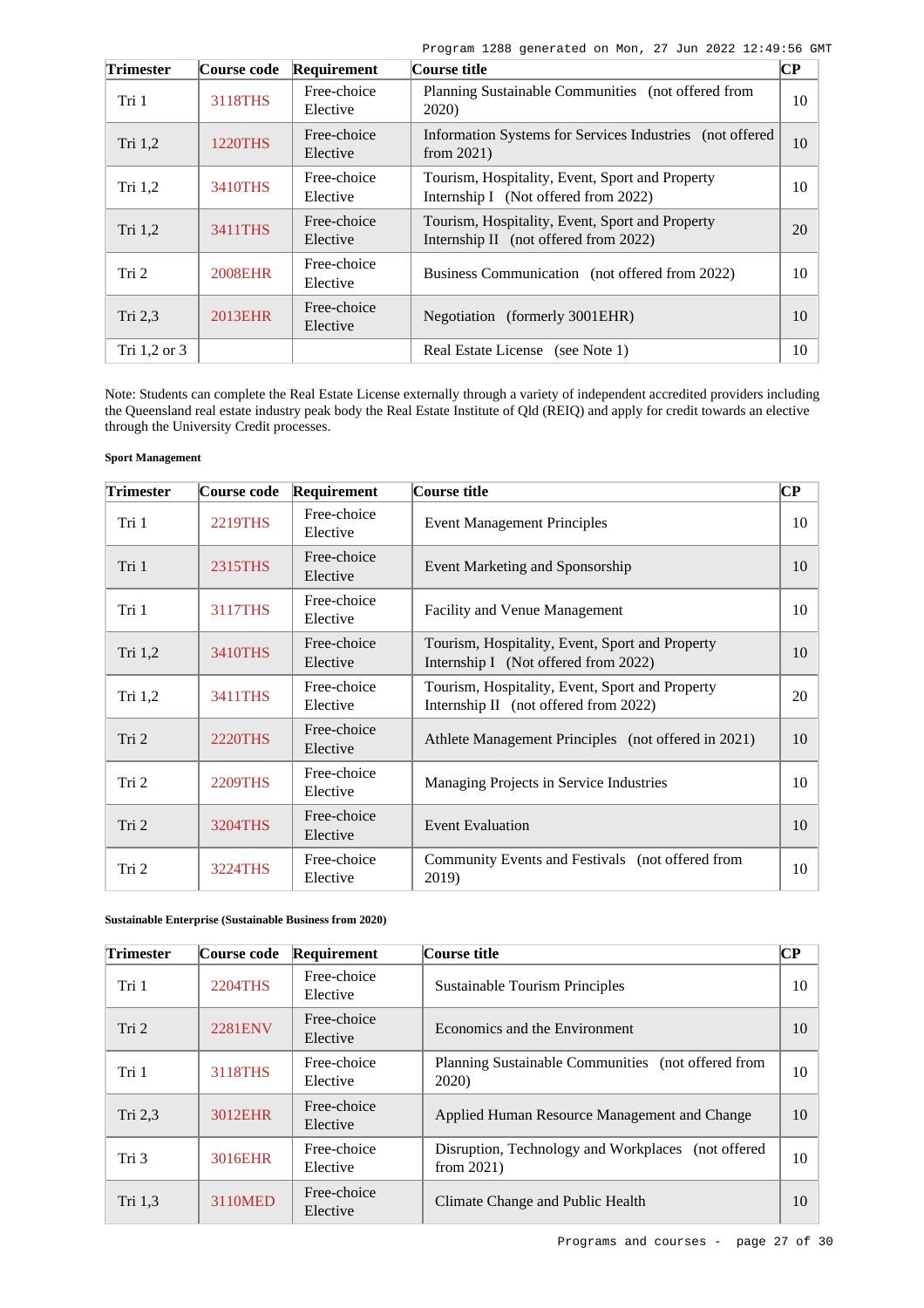| <b>Trimester</b> | Course code    | Requirement             | Course title                                                                             | $\overline{\mathbf{C}\mathbf{P}}$ |
|------------------|----------------|-------------------------|------------------------------------------------------------------------------------------|-----------------------------------|
| Tri 1            | <b>3117THS</b> | Free-choice<br>Elective | Facility and Venue Management                                                            | 10                                |
| Tri 1            | <b>3226THS</b> | Free-choice<br>Elective | Tourism Study Tour                                                                       | 10                                |
| Tri 1,2          | 3203THS        | Free-choice<br>Elective | Tourism and Hotel Economic Analysis                                                      | 10                                |
| Tri 3            | 3006THS        | Free-choice<br>Elective | Cruise Industry Management (not offered from 2022)                                       | 10                                |
| Tri 1            | 3118THS        | Free-choice<br>Elective | Planning Sustainable Communities (not offered from<br>2020)                              | 10                                |
| Tri 1,2          | <b>1220THS</b> | Free-choice<br>Elective | Information Systems for Services Industries (not<br>offered from 2021)                   | 10                                |
| Tri 1,2          | 1005THS        | Free-choice<br>Elective | People and Places in the Service Industries (not offered<br>from $2021$ )                | 10                                |
| Tri 1,2          | 3410THS        | Free-choice<br>Elective | Tourism, Hospitality, Event, Sport and Property<br>Internship I (Not offered from 2022)  | 10                                |
| Tri 1,2          | 3411THS        | Free-choice<br>Elective | Tourism, Hospitality, Event, Sport and Property<br>Internship II (not offered from 2022) | 20                                |
| Tri 1,3          | <b>2222THS</b> | Free-choice<br>Elective | <b>Hotel Distribution and Sales</b>                                                      | 10                                |
| Tri 1,3          | 3214THS        | Free-choice<br>Elective | Financial Management for Tourism and Hotels (not<br>offered from 2021)                   | 10                                |
| Tri 2            | 2213THS        | Free-choice<br>Elective | <b>Culinary Tourism</b>                                                                  | 10                                |
| Tri 2            | <b>3231THS</b> | Free-choice<br>Elective | Managing Hospitality Service Experiences                                                 | 10                                |
| Tri 2            | 3213THS        | Free-choice<br>Elective | Conference and Convention Management                                                     | 10                                |
| Tri 2,3          | <b>3201THS</b> | Free-choice<br>Elective | Managing Risk in Tourism, Events and Hospitality                                         | 10                                |
| Tri 3            | <b>2217THS</b> | Free-choice<br>Elective | Wine Studies                                                                             | 10                                |
| Tri 3            | <b>3008THS</b> | Free-choice<br>Elective | Cruise Industry Experience                                                               | 10                                |
| Tri 3            | 3016EHR        | Free-choice<br>Elective | Disruption, Technology and Workplaces (not offered<br>from $2021$ )                      | 10                                |
| Tri 3            | 3310THS        | Free-choice<br>Elective | Community Based Ecotourism Field Study (not offered<br>in 2022)                          | 10                                |

# Free-choice electives

You may select free-choice electives from the list below or any [Undergraduate free-choice elective/s](https://www148.griffith.edu.au/programs-courses/Search/Results?SearchRequestType=CourseCatalogue&AcademicCareerName=UGRD&IsFreeChoiceElective=True) offered across the University provided pre-requisites are met. You must ensure that you do not exceed the **maximum of Level 1 courses** in your entire program. If you require guidance please liaise with your Program Director.

| <b>Trimester</b> |         | Course code Requirement | Course title                                 | CР |
|------------------|---------|-------------------------|----------------------------------------------|----|
| Tri 1            | 1621ICT | Free-choice<br>Elective | Web Technologies                             | 10 |
| Tri 1            | 1611ICT | Free-choice<br>Elective | <b>Emerging Technologies</b>                 | 10 |
| Tri 1,3          | 1043SCG | Free-choice<br>Elective | Introduction to Environmental Sustainability | 10 |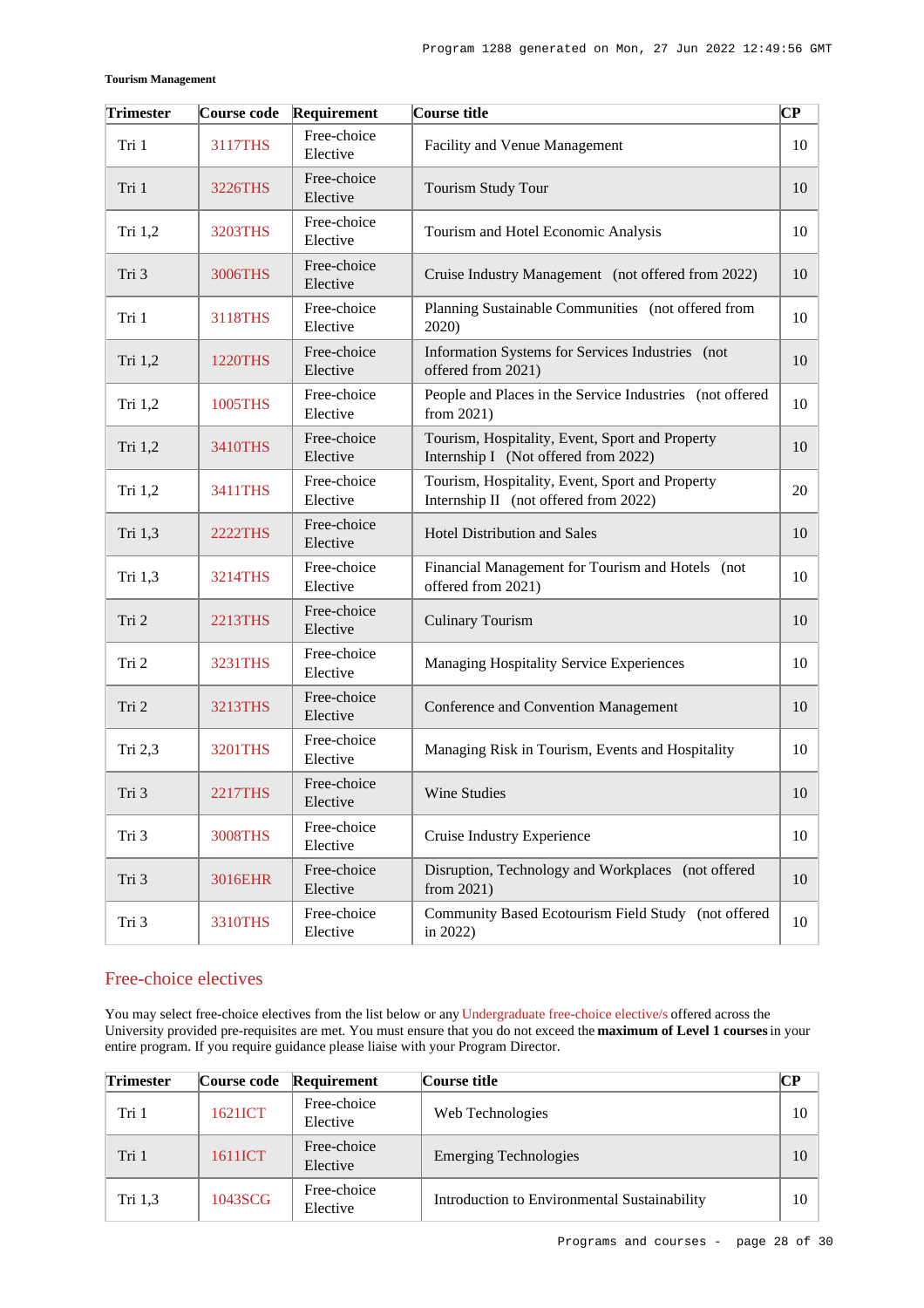| <b>Trimester</b> | Course code    | Requirement             | Course title                                                | CР |
|------------------|----------------|-------------------------|-------------------------------------------------------------|----|
| Tri 1,3          | <b>1007ICT</b> | Free-choice<br>Elective | <b>Computer Systems and Networks</b>                        | 10 |
| Tri 1,3          | 1003CCJ        | Free-choice<br>Elective | Law, Crime and Justice (Tri 3 online only)                  | 10 |
| Tri 1            | <b>1507LHS</b> | Free-choice<br>Elective | Research and Writing for Journalism                         | 10 |
| Tri 2            | 1213LHS        | Free-choice<br>Elective | Approaches to Human Security                                | 10 |
| Tri 2            | <b>1510LHS</b> | Free-choice<br>Elective | Introduction to Public Relations (not offered from<br>2019) | 10 |
| Tri 2,3          | 1803ICT        | Free-choice<br>Elective | <b>Information Systems Foundations</b>                      | 10 |
| Tri 2,3          | 1802ICT        | Free-choice<br>Elective | Foundations of Systems Development                          | 10 |
| Tri 2,3          | 1701ICT        | Free-choice<br>Elective | <b>Creative Coding</b>                                      | 10 |
| Tri 1,3          | 1001PSY        | Free-choice<br>Elective | Introduction to Psychology 1                                | 10 |
| Tri 2,3          | 1002PSY        | Free-choice<br>Elective | Introduction to Psychology 2                                | 10 |
| Tri 1            | 1084LHS        | Free-choice<br>Elective | Modern Standard Chinese (Mandarin) 1A                       | 10 |
| Tri 2            | 1085LHS        | Free-choice<br>Elective | Modern Standard Chinese (Mandarin) 1B                       | 10 |
| Tri 1            | <b>1080LHS</b> | Free-choice<br>Elective | Spanish 1A                                                  | 10 |
| Tri 2            | 1081LHS        | Free-choice<br>Elective | Spanish 1B                                                  | 10 |
| Tri 1,3          | 1032LHS        | Free-choice<br>Elective | Japanese 1A                                                 | 10 |
| Tri 2,3          | 1033LHS        | Free-choice<br>Elective | Japanese 1B                                                 | 10 |
| Tri 3            | 1024LHS        | Free-choice<br>Elective | Japan Study Tour (not offered from 2019)                    | 10 |
|                  |                |                         | courseLineOperator                                          |    |
| Tri 3            | 2424LHS        | Free-choice<br>Elective | Japan Study Tour                                            | 10 |
| Tri 1,3          | <b>1090LHS</b> | Free-choice<br>Elective | Italian 1A                                                  | 10 |
|                  |                |                         | courseLineOperator                                          |    |
| Tri 3            | 1092LHS        | Free-choice<br>Elective | Intensive Italian 1A (not offered from 2020)                | 10 |
| Tri 2,3          | 1091LHS        | Free-choice<br>Elective | Italian 1B                                                  | 10 |
|                  |                |                         | courseLineOperator                                          |    |
| Tri 3            | 1093LHS        | Free-choice<br>Elective | Intensive Italian 1B (not offered from 2020)                | 10 |
| Tri 1            | 2814ICT        | Free-choice<br>Elective | Data Management                                             | 10 |
| Tri 1,3          | 2513LHS        | Free-choice<br>Elective | Media Law                                                   | 10 |